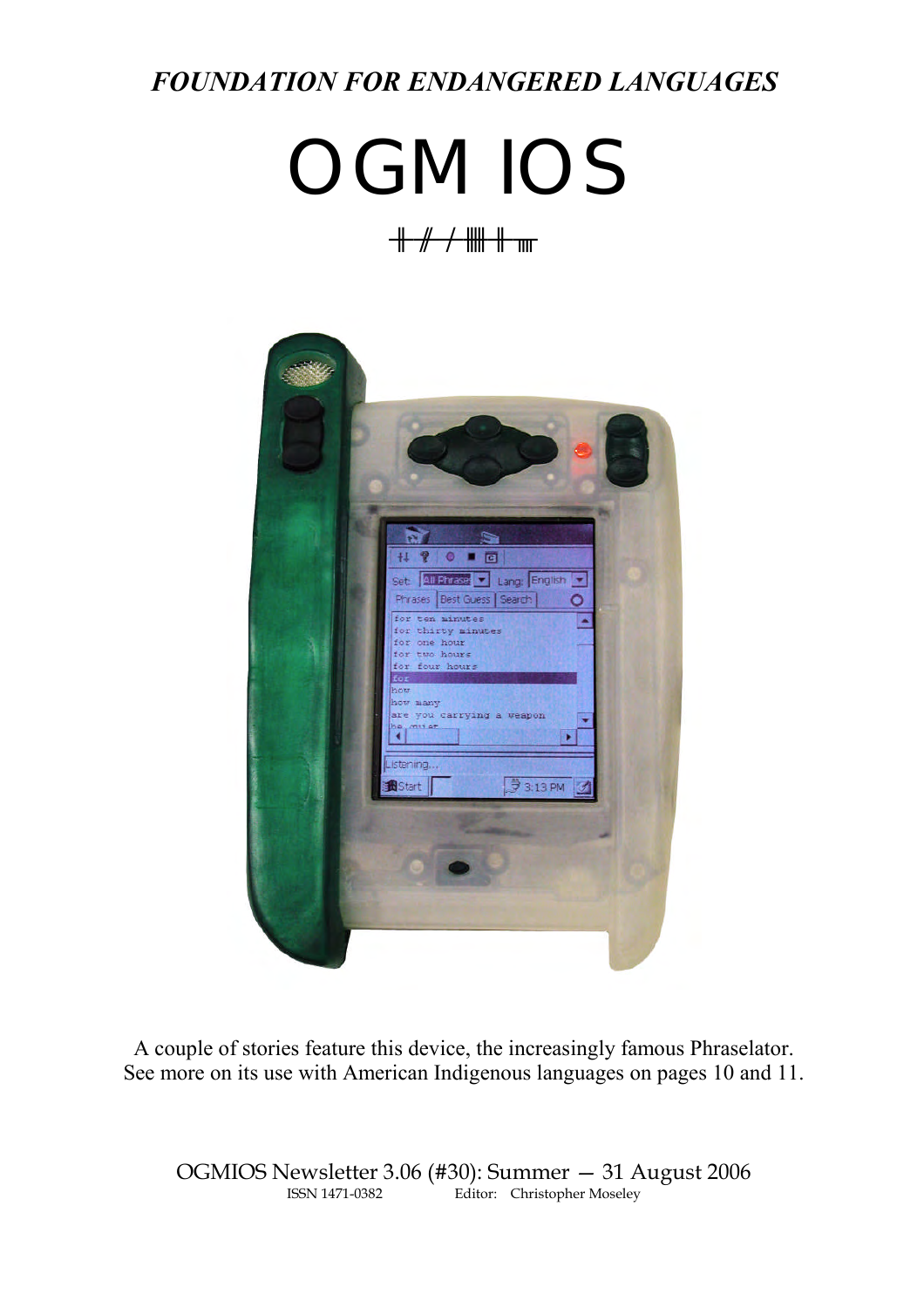# OGMIOS Newsletter 3.06 (#30): Summer - 31 August 2006<br>
ISSN 1471-0382<br>
Editor: Christopher Moseley

Editor: Christopher Moseley

Assistant Editors: Roger Blench, Joseph Blythe, Serena D'Agostino, Christopher Hadfield, Francis M Hult, Nicholas D. M. Ostler , Andrea Ritter

| Christopher Moseley, 9 Westdene Crescent, Caversham Heights, Reading RG4 7HD, England | Contact the Editor at:<br>Published by:                                                                                    | chrismoseley50.at.yahoo.com                                             |
|---------------------------------------------------------------------------------------|----------------------------------------------------------------------------------------------------------------------------|-------------------------------------------------------------------------|
|                                                                                       | Foundation for Endangered Languages, Batheaston Villa, 172 Bailbrook Lane, Bath BA1 7AA, England<br>http://www.ogmios.org  | nostler.at.chibcha.demon.co.uk                                          |
|                                                                                       | The lost tongue of Provence 12                                                                                             | 8. Places to Go - On the Net and in                                     |
| 2. Development of the Foundation 3                                                    | Salish, Kootenai keyboards coming to a                                                                                     |                                                                         |
|                                                                                       | Alternative Eurovision Song Contest 13                                                                                     | Peruvian Congress Website entirely in                                   |
| Some Issues for the Conference 3                                                      |                                                                                                                            | AILA Language Policy Research Network18                                 |
|                                                                                       | Breton: New school year marks small<br>increase in numbers attending immersion                                             | Symposium in Honor of Joshua A.                                         |
|                                                                                       |                                                                                                                            | Fishman's Eightieth Birthday18                                          |
| 3. Endangered Languages in the                                                        | V Mercator International Symposium on<br>Minority Languages "Linguistic Rights as<br>a Matter of Social Inclusion" 19 - 21 | 28th Annual Ethnography in Education                                    |
| Changes proposed to Belarusian                                                        | Institut d'Estudis Catalans (IEC),                                                                                         | E-MELD School of Best Practices in<br>Digital Language Documentation 18 |
| How the Irish Invented Slang: The<br>Bunkum of Bunkum (for Dizzy Gillespie) 4         | Organizer: Mercator-Legislation, CIEMEN                                                                                    | Native Languages of the Americas:<br>Preserving and promoting American  |
|                                                                                       | (Barcelona, Catalonia) 14                                                                                                  | The Native American Language Center at                                  |
| Australia leads in extinct languages 6                                                | 11th International Conference on                                                                                           | the University of California, Davis 18                                  |
| Carrier language class kicks off 6                                                    | Minority Languages (ICML 11), 5-6 July                                                                                     |                                                                         |
| 4. Appeals, News and Views from                                                       | Noongar, Native Title, Linguistic<br>Evidence: A Small Celebration before the                                              | 9. Forthcoming Meetings 18                                              |
| Why Bhoti language should be included                                                 |                                                                                                                            | Pearl Beach Papuanists' workshop: 27-                                   |
| in the 8th Schedule of the Indian                                                     | 5. Allied Societies and Activities 15<br>ELDP Grants announcement 15                                                       | Linguapax symposium, Tokyo, 7 Oct                                       |
| Threat to Chuvash Autonomy 8                                                          |                                                                                                                            | European Charter for Regional or                                        |
| Goodyear man saves the Zuni language<br>from extinction: puts it in writing 8         | 6. Letters to the Editor  15<br>7. Overheard on the Web 15                                                                 | Minority Languages, 20-21 Nov 2006 in                                   |
| Standing by their words: Ditidaht 9                                                   | Akaka Introduces Legislation to                                                                                            | Mercator International Symposium on                                     |
| Congress urged to save native languages $10$                                          | Perpetuate Native American Languages15                                                                                     |                                                                         |
| Phraselators for Cherokee 10                                                          | Language Retention Ignites Young                                                                                           | 10. Recent Publications 19                                              |
| The 900-year reunion: separated by<br>distance, united by language  10                | Universities accused of killing African                                                                                    | Anvita Abbi: Endangered Languages of                                    |
| Device may help preserve languages 11                                                 | Workshop Seeks Ways to Safeguard                                                                                           |                                                                         |
| Australia picks first Aboriginal-language<br>movie as Oscars entry 12                 | Endangered Nigerian Languages  17                                                                                          |                                                                         |

**The Alternative Eurovision Song Contest is being held in Östersund, Swedish Sámiland, on 14 October 2006. See page 13 for details**

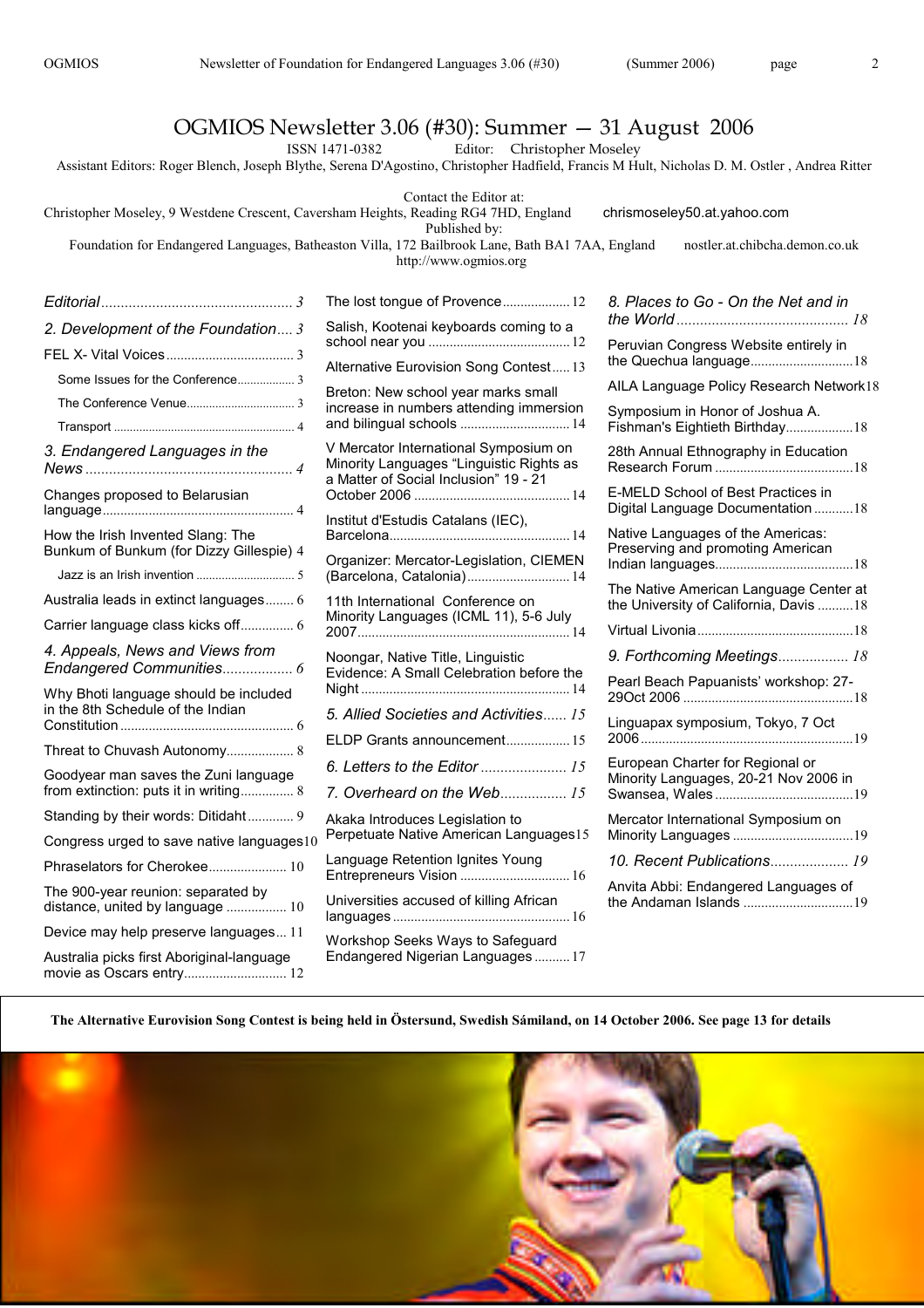#### Editorial

First of all, apologies for the late distribution of the recent issues of *Ogmios.* Your new editor has been learning the finer points of the technology of editing, and hopefully the production process is being speeded up for this and future issues. I'm grateful for all the help I've received from our active assistant editors – more power to their elbows!

Because our Foundation is a charity, and not a<br>
naturally<br>  $\frac{W}{R}$  is a<br>
naturally commercial organisation, we have not been in a position to commission articles for *Ogmios* for payment, and so instead of providing original articles, the editor and assistant editors have been drawing on freely available sources of information about endangered languages from other media  $-$  in addition to keeping you up to date with news about the development of the Foundation itself, of course. But in the future we aim to bring you original articles by both members and nonmembers. Let me encourage you to put pen to paper or paw to keyboard and share with us your own challenges, frustrations and experiences of life in the wonderful world of Endangered Languages. You'll be made welcome. Pictures, too, are welcome, in any form in which you care to send them.

2. Development of the Foundation

#### **FEL X- Vital Voices**

The Foundation for Endangered Languages: Tenth Conference; in association with the Central Institute of Indian Languages, Mysore, India. 25-27 October 2006. Endangered language & Multilingualism

The Foundation for Endangered Languages, in association with the Central Institute of Indian Languages, will hold its annual 2006 conference in India, a country that claims to be the home of more than a thousand languages and dialects. Although many of these languages enjoy political and economic patronage, and may even be thriving, many others with small number of speakers appear to be struggling for their survival. These strugglers include languages in the Andaman and Nicobar Islands, where communities are not only tiny, but also some of the most anciently independent tribes on the planet.

Like the earth's species, all our languages have inherent vitality and viability to survive and develop and respond to the needs of their communities. Even those put on the list of 'vanishing voices' are vital to the maintenance of the linguistic equilibrium. But our society, oriented to respect capital, generally rejects or

ignores the potential viability of languages, if they seem to lack a critical mass of speakers. Yet the definition of 'critical' here depends crucially on the policy preconceptions of planners. In a multilingual country like India, where languages with many millions of speakers are common, a language community with less than 10,000 speakers may be considered too small to attract any funding support. On the other hand in Papua New Guinea, where all the languages have less than 10,000 speakers, it may be the languages with less than 100 speakers which are disregarded.

What is at stake here is the future of these existing small language communities, which represent 'vital' though 'vanishing voices'. These languages are vital to our understanding of the nature and complexity of human thought processes encoded through the human language and the human brain. We need to recognise that most of the world's language heterogeneity (96% of it) is under the stewardship of a very small number of people (4% of the world's population). And in fact, it is these vital voices to whose historical, cultural and ecological knowledge we may yet belatedly turn, to enrich our own ways of life, our medicine and our understanding of the world. Imagine the loss if Sanskrit had died before transmitting the vital knowledge of the concept of 'zero' to the world, let alone the unmatched intricacy and rigour of Paninian grammar.

A crucial question we shall address at this conference is how ill-conceived and shortsighted language planning policies may ultimately contribute to environmental imbalance and instability, dangers that are often very little understood. When the effort is made to 'revitalize' languages, such as Lakota and Mohawk in the North America, Hawai'ian and Maori in the Pacific, Jaqaru and Mapudungun in South America, it does not mean that these languages lacked vitality. It simply means that their vitality potential has been given legitimate succour and support to develop and meet the new demands on them, including the demands of bi/multilingualism caused by globalization, urbanization and language contact.

'Vital Voices' refers to the growing awareness that the survival and development of endangered languages are necessary for humanity's future, even if they may not look viable against statistics produced by policies guided by globalized economy.

#### **Some Issues for the Conference**

Many issues are implicit here, and we hope to discuss them in terms of actual language situations presented by our participants.

Are minority languages threatened, or strengthened, through bilingualism or multilingualism with other languages?

Does a language's vitality benefit if it is not closely related, or structurally similar, to its neighbours?

• Can languages differ, and do they, in their degree of vitality potential?

Is 'documentation' sufficient, or even useful, as a response to the needs of vital but vanishing voices?

Is a core of fluent speakers essential for the survival of a statistically small language group?

Is bilingual language planning important for families based on cross-cultural/linguistic marriages?

How significant are 'social networks' for insulating the 'vital voices' from the forces of globalization and dominant languages without closing the door on bi/multilingualism?

• Is recognition by language planners essential for a 'small' language/dialect to develop its vitality?

Are there factors beside the prospect of competitive economic benefits that can encourage a community (and indeed the language planners)?

• Does the context of a consciously multilingual society make it easier or harder to support the smallest languages?

Are there ways that modern - often cheap technology can benefit the use and prospects of the smallest languages?

• Is code-switching as common in small minority communities and tribes as in the elites? What factors trigger code-switching? Is it damaging or positive for the survival of less widely used languages?

Can bilingual or multilingual education find a place for the smallest languages? Is western-style formal education compatible with traditional language use? Are there other models for transmission?

Does multilingual competence allow the value of minority-language cultures to be more widely appreciated?

• Are the prospects of minority languages affected by the metropolitan languages through which they may be known to a wider world?

• Is language survival helped or hindered by a flexible policy on language identification?

#### **The Conference Venue**

The Central Institute of Indian Languages, Mysore, (CIIL) was set up by the Government of India in July 1969. It is a large institute with seven regional centers spread all over India, and is engaged in research and training in Indian languages other than English and Hindi. It helps to evolve and implement India's language policy and coordinate the development of Indian languages. Mysore is a city in the Southern Indian state of Karnataka. The former capital of the princely state of Mysore, ruled by the Wodevar dynasty since the 14th century, it is now the administrative seat of Mysore District, the second largest in Karnataka, 135 km from Bangalore, the state capital. The city is known for its palaces and many other attractions. One of these is the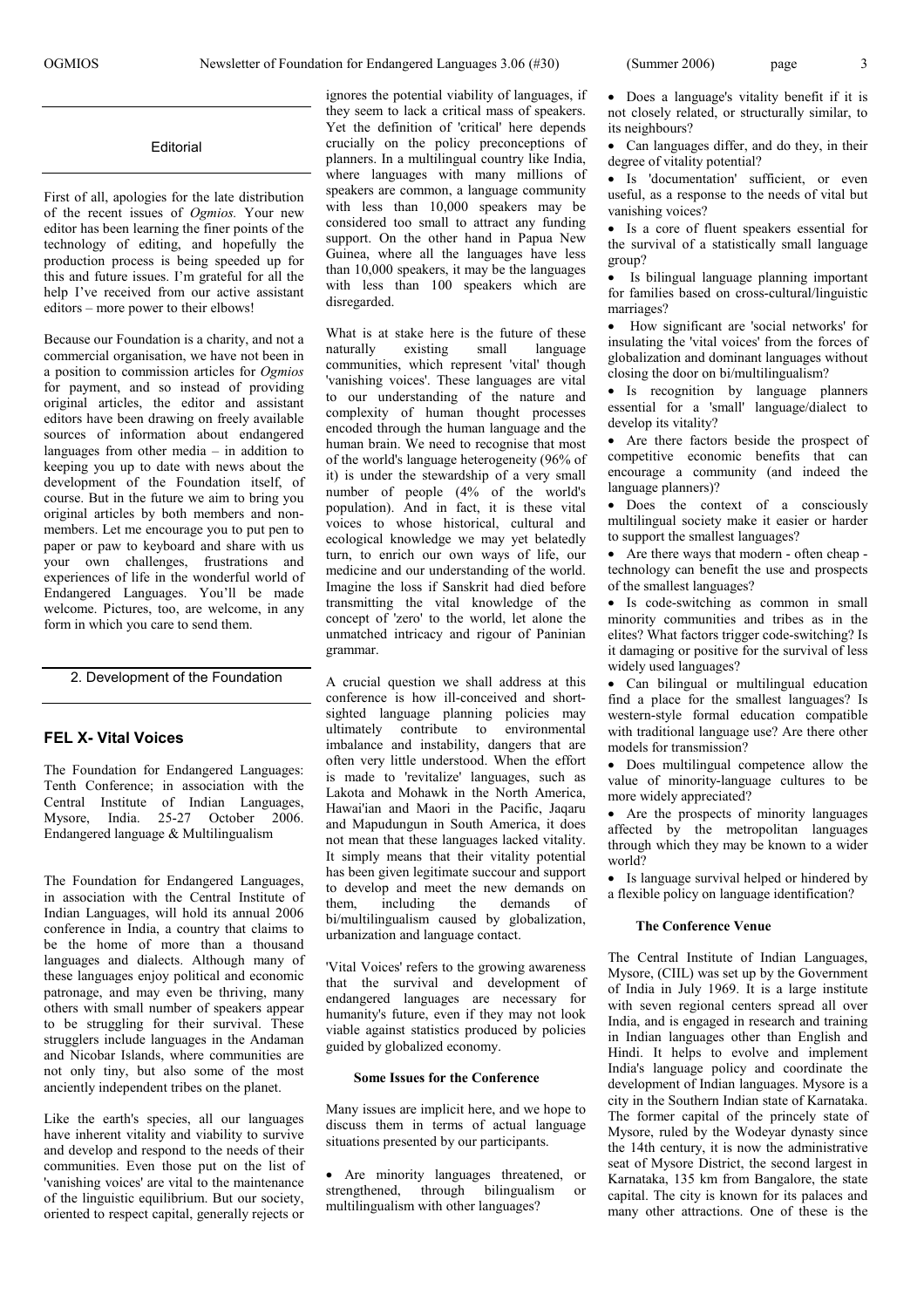Brindavan Gardens laid out beside the Krishnarajasagar dam (19km), particularly beautiful at night. There are also the Royal Palace, the Chamundi Hills, Srirangapatnam Temple, Ranganthittu Bird Sanctuary, Oriental Research Institute, and Museums of Folklore, and of Art and Archeology. The conference dates (25-27 October) will allow participants, if they wish, to witness Diwali (the festival of lights) on 23 October before coming to Mysore.

#### **Transport**

*Inter-city*: Mysore has inter-city and suburban public bus transportation. The system operates from the 'City Bus Stand' connecting to most major sections of the city. Traditional means of transport available in other Indian cities like auto-rickshaws and taxis are also available. Tongas (horse drawn carriages) are rare nowadays.

*Rail*: Mysore is the railway junction for the district, and rail lines connect Mysore city to Bangalore to the northeast via Mandya, and to the rail junction at Hassan to the northwest, to Chamarajanagar via Nanjangud to the south east.

*Air*: The nearest accessible airport is at Bangalore.

3. Endangered Languages in the News

#### **Changes proposed to Belarusian language**

By David Marples Monday, September 11, 2006

The newspaper *Belarusy i rynok* recently ran a series of articles on education, devoted first to the new school year, but second to proposed changes to orthography and punctuation in the Belarusian language. These new rules are anticipated to move from draft to law in short order, with little discussion among the public or among specialists in the Belarusian language.

The new school year began with a fanfare. President Alexander Lukashenka opened Palesky University in Pinsk and announced the future Belarusian State University of Information and Electronics -- a research and education complex that he maintained would be a Belarusian version of Harvard University. Meanwhile Belarusian students received instruction in their first lesson: "I live in Belarus and I am proud of it!" A new methodological concept elaborated by the Ministry of Education focuses on important monuments of Belarusian culture such as the Belaya Vezha forest, the medieval city of Polatsk, and the palace at Nesvizh, the ancestral home of the Radziwill family.

Under this façade of progress lies a stark picture: the closure of 580 schools over the

past five years at a time when the number of pupils is rising after many years of decline: 92,301 children began Grade One in 2006, compared to 90,576 last year. Official figures from the Ministry of Education reveal that only 20.5% of students receive instruction in the Belarusian language. To protest against this situation, the new Russian version of the history of Belarus for Grade 10 students was symbolically destroyed in Minsk's Yakub Kolas Square by young protesters on September 1.

The same lamentable situation is reflected in the circulation of books, magazines, and newspapers. In 1999, 63.3% of books were published in Belarusian; by 2003 the figure was 48.4%. Only 10.5% of all singlecirculation newspapers appear in the native language, and, from the perspective of Belarusian speakers, the situation deteriorates each year.

Language has long been seen as a political issue by the Lukashenka regime, which now appears ready to delve into the complex area of orthography. A new edition of the *Regulations on Belarusian Orthography and Punctuation* is in preparation. It is supported by Alexander A. Lukashanets, director of the Yakub Kolas Institute of Linguistics, who maintains that new rules are needed to reflect changes that have occurred over the past 50 years and to bring Belarusian orthography closer to the main principles of the language. Critics are in no doubt that this is a new move introduced by the regime to curtail further the use of the native language in Belarus.

At the core of the problem is the *Belaruskaya hramatyka* authored by Branislau Taraskievich in the late 1920s, which sought to systematize Belarusian orthography. The Belarusian Popular Front, for example, has always adhered to the Taraskievich orthography. Lukashanets argues that it is impossible to return to it as the "living language constantly changes and develops." In 1933, the Stalin regime began its repression of Belarusian intellectuals and introduced an academic, but Sovietized, version. The new rules were systematized in 1957 and a new publication, *Rules of Belarusian Orthography and Punctuation*, appeared in 1959. In January 1990 Belarusian was adopted as the state language of the republic, but progress was curtailed abruptly by the Lukashenka regime, which advanced Russian to the status of second state language through a referendum of May 1995, with 83.1% support among voters.

The latest draft on orthography appears to be the priority of the Ministry of Education, which is being advised by Viktar Ivchankau. There has been no public discussion of the amended version and the new rules have never been published. The head of the Belarusian Language Society, Aleh Trusau, for example, has not seen the new draft. Linguist Zmitser Sauka commented that the decision is absolutely unique, because

previous reforms did not interfere with punctuation. In his view, the changes are political and they are being rushed through. Earlier discussion among linguists, led by former director of the Kolas Institute Alexander Padluzhny, had not reached a satisfactory conclusion. Ivchankau did not participate in this discussion, yet the new draft is being presented as part of the "Padluzhny Project."

Sauka notes that the more changes are introduced to language rules, the less such rules are used by the people, and the lower the number of students who will select Belarusian for their language examinations. Much of the Belarusian population speaks the mixed language --trasyanka-- of Belarusian, Russian, and words derived from Polish and Ukrainian. Without publication of the draft version it is impossible to discern precisely the import of the proposed changes. But Lukashenka has consistently elevated the Russian language, derided those who advocate linguistic purity as encapsulated in the Taraskievich Orthography, and embraced the changes to the orthography introduced in the Soviet period.

Thus the new draft appears to be the latest stage in the regime's assault on Belarusian language and culture, an integral part of nation building for any newly independent state. It highlights the irony of one of the new textbooks issued to first-year pupils on September 1: the third edition of *Belarus: Our Motherland: A Gift from the President of the Republic of Belarus*. According to the text, the word "president" must always be capitalized.

(*Belarusy i rynok*, September 4; *Narodnaya volya*, September 2; *Statisticheskiy ezhegodnik* 2004 [Minsk, 2004], p. 215; *Nationalities Papers*, December 1999)

#### **How the Irish Invented Slang: The Bunkum of Bunkum (for Dizzy Gillespie)**

#### By Daniel Cassidy

BUNKUM, *al. bunk*: Empty oratory; humbug, nonsense, tall tales. (OED)

**Buanchumadh**, (*pron*. buan'cumah), perpetual invention, endless composition (of a story, poem, or song), a long made-up story, *fig.* a shaggy dog tale.

**Buan-,** *prefix*, long-lasting, enduring, perpetual, endless.

**Cumadh** (*pron*. cumah), *Vn.,* (act of) contriving, composing, inventing, making-up; a made-up story.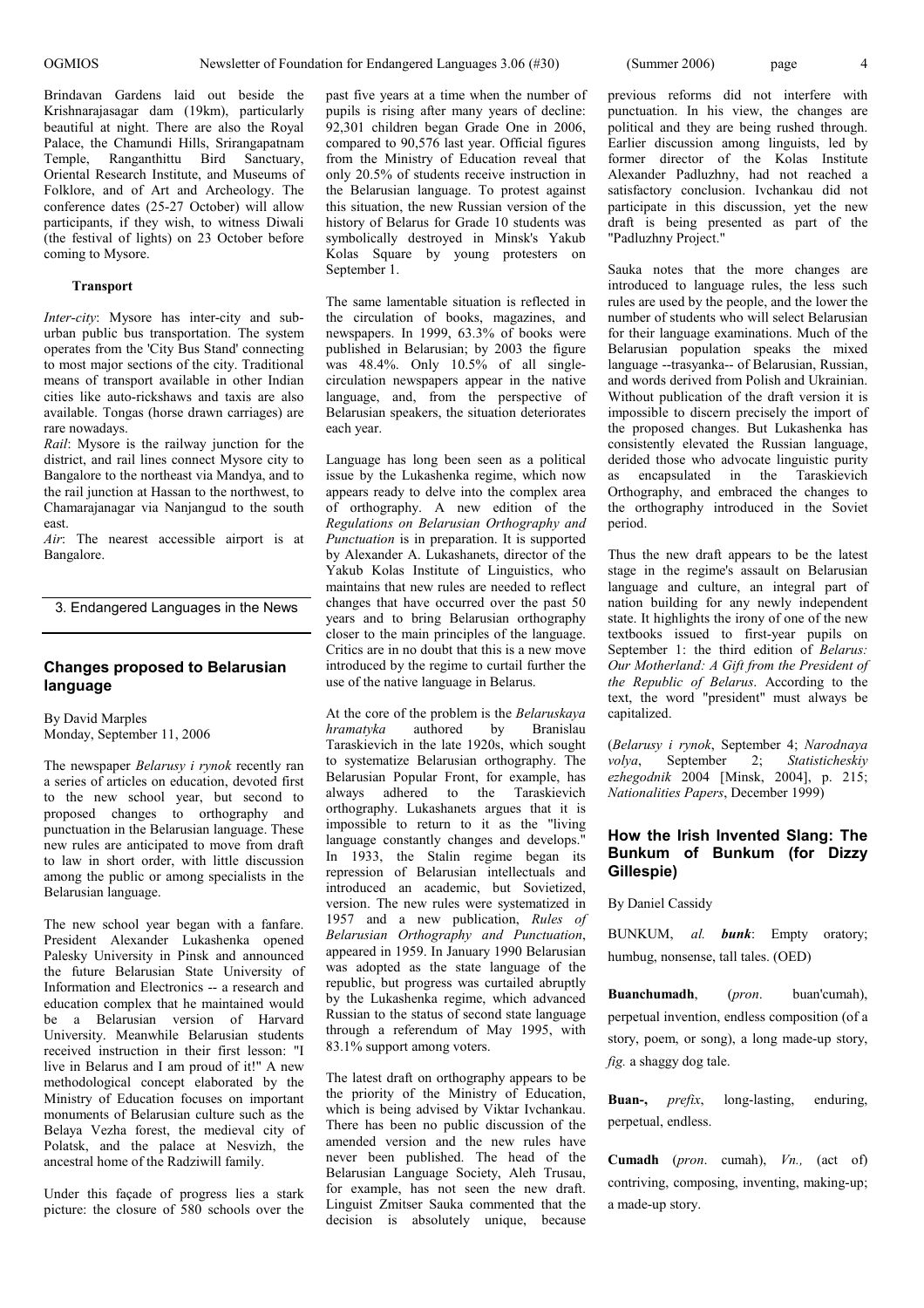Níl ann ach **cumadh,** it is just **a made-up story**. (Ó Dónaill, *Foclóir Gaeilge-Béarla, Irish-English Dictionary*, 353)

If it were a very long made-up story, one would say in Irish: níl ann ach buanchumadh, it is just a "long, endless tale." A similar Irish compound, buanchuimhneach, means "(someone) having a long memory."

The Irish and Scots-Gaelic word bunkum (buanchumadh) is derived by all Anglo-American dictionaries from a shaggy-dog tale. As the story goes, during the 16th American Congress, a long-winded congressman from Buncombe County, North Carolina, spoke endlessly on a particular bill, while other members impatiently waited to vote. From then on, as the etymological bunkum goes, to talk "bunkum" meant to speak as endlessly as that long-forgotten politician from Buncombe County. (See: Bartlett, *American Dictionary.*)

Ironically the old congressman from Buncombe County may have been speaking Gaelic **buanchumadh** (*pron.* buan'cumah, a long made-up story) after all. North Carolina had an historic Scots-Gaelic and Irishspeaking population up until the beginning of the 20th century. The jazz musician Dizzy Gillespie's family were African-American Gaelic speakers from North Carolina and Alabama. So Buncombe County may have been the origin of bunkum as **buanchumadh**, (*pron*. buan-cumah, "a shaggy dog tale") after all.

"Under an enormous image of (Dizzy) Gillespie beamed on to a wall at Sprague (Hall), Yale music professor Willie Ruff salutes his old friend and explains to the audience how this musical journey began. "Dizzy used to tell me tales of how the blacks near his home in Alabama and in the Carolinas had once spoken exclusively in Scots Gaelic. He spoke of his love for Scotland....." (*The Scotsman* newspaper, Sept. 25, 2005.

http://living.scotsman.com/index.cfm?id=198 4012005

African-American Scots-Gaelic and Irish speakers were not limited to the American South. The Irish and Gaelic languages are hidden strands of both African- and Irish-American Vernacular. Ya' **tuig** (*pron*. dig, understand, comprehend)? **Tuig é nó ná,** (*pron.* dig ay no naa, understand it or not), according to both enumerations of the 1870 U.S. Federal census, 12% of the African-American community in New York City was *Irish-African-American*.

Despite all the academic "whiteness" **bunkum** today, at the dawning of the Gilded Age, in just a single New York City ward, there were hundreds of Irish-African-American families crammed together in the tenements and rookeries of Laurens (W. Broadway), Thompson, Sullivan, and Spring streets, in what is the **swank** (**somhaoineach**, *pron.* su'wainek, wealthy) neighborhood of Soho in 2006.

In America the word **bunkum** has been slowly replaced by the abbreviated "**bunk**." But in modern Ireland, the word **bunkum** is still popular, as demonstrated by the headline of this recent column by the Irish journalist Jude Collins in the *Daily Ireland* newspaper.

Enough 'one-side-is-as- bad-as-the-other' **bunkum**

by Jude Collins

(*Daily Ireland*, 11/05/2006, front page.)

"Pearl (stiffly): De old **Irish bunk**, huh?" (O'Neill, *The Iceman Cometh*, 636)

"Yank: You're de **bunk**. Yuh ain't got no noive, get me? Yuh're yellow, dat's what." (O'Neill, *The Hairy Ape*, 636)

"Belle (angrily): Aw, can it! Give us a rest from that **bunk**!" (O'Neill, *Ah Wilderness*, 73)

Let's hope we can put to rest the bunk about bunkum. Though shaggy-dog tales (like academic bunkum) have more lives than a cat.

**Daniel Cassidy** is founder and co-director of An Léann Éireannach, the Irish Studies Program, at New College of California in San

Francisco. Cassidy is an award-winning filmmaker and musician. His research on the Irish language influence on American vernacular and slang has been published in the *New York Observer* ("Decoding the Gangs of New York"), Ireland's *Hot Press* magazine, *The San Francisco Chronicle*, and *Lá*, the Irish-language newspaper.

His book, *The Secret Language of the Crossroad: How the Irish Invented Slang*, will be published by CounterPunch Books in Spring 2007. Cassidy was born in Brooklyn and lives with his wife Clare in San Francisco. He can be reached at DanCas1.at.aol.com

#### **Jazz is an Irish invention**

*From: Jonathan Dembling (dembling at anthro.umass.edu)*

The connection between Scottish Gaelic and African American line singing isn't as direct as the articles suggest. It was once a common practice throughout the English-speaking and Gaelic-speaking Protestant world (perhaps Welsh-speaking too?), but only survives in these marginal communities. The only area where there was a Gaelic-speaking community in the US strong enough to impact outsiders would have been in the Cape Fear Valley region of North Carolina. That's where Dizzy Gillespie's family was from - apparently some of his grandparents spoke Gaelic. Gaelic was spoken in both the black and white churches there into the 20th century (and lasted longer in the former).

Here are some relevant links to stories and audio clips:

Interview with Gaelic scholar Michael Newton, talking about the interaction between Gaels and African-Americans in North Carolina:

http://www.ibiblio.org/wunc\_archives/sot/ind ex.php?p=436

Commentary on Newton's research:

http://greenespace.blogspot.com/2005/11/afro -celts-and-other-cultural-cross.html

Juan Williams NPR piece on a gathering of line singers from the US and Scotland: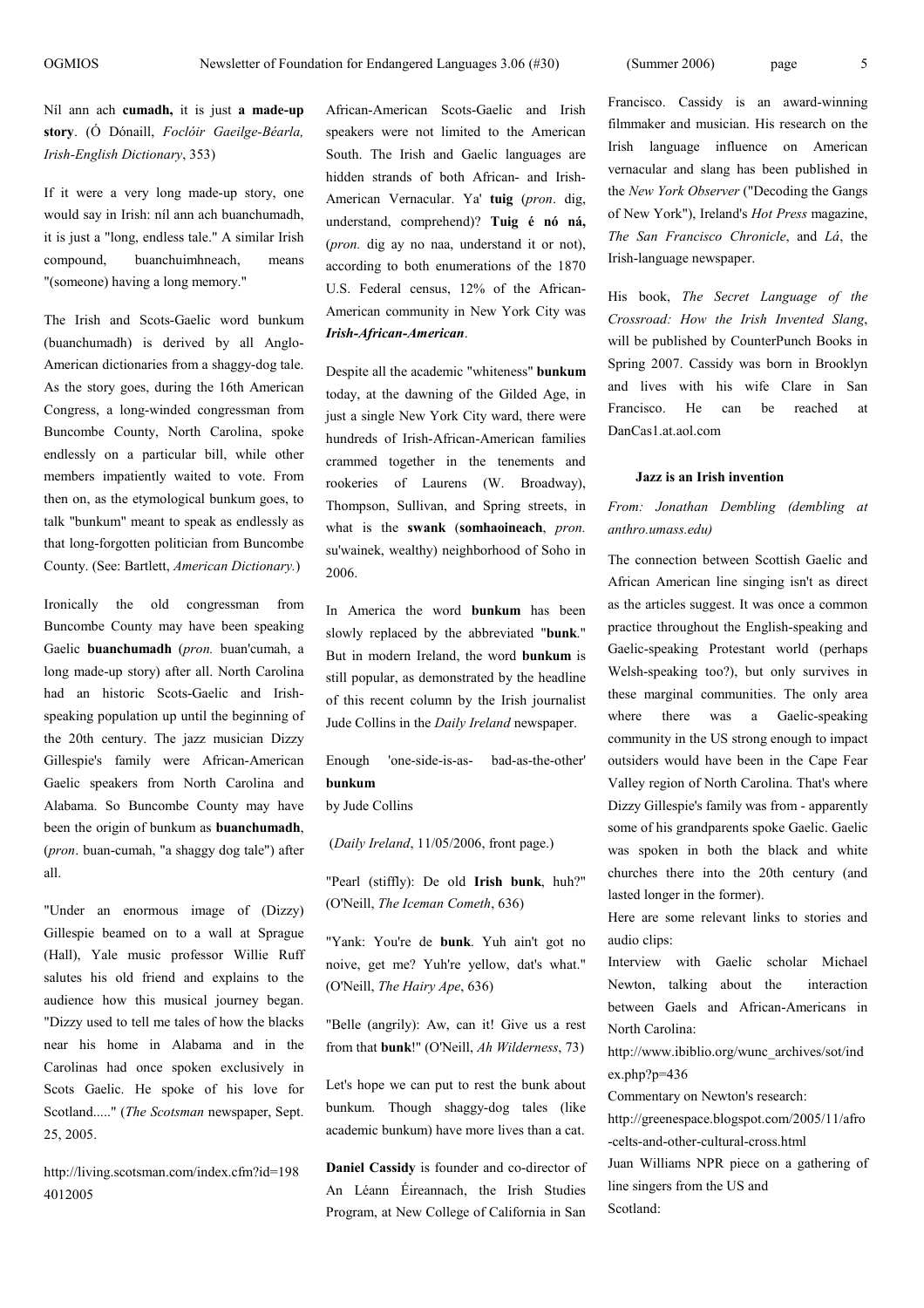http://www.npr.org/templates/story/story.php? storyId=4632964

Gaelic line singing audio clips:

http://www.gaelicpsalmsinging.com/audio/

Pieces on Willie Ruff's research into the

Gospel-Gaelic connection:

http://www.gms.org.uk/news/04/49.php

http://www.alternatemusicpress.com/features/ gospel.html

http://www.sundayherald.com/48330

Cum fionnar, a chait

(stay cool, cats),

Jonathan

http://www.science-spirit.org/articles/

#### **Australia leads in extinct languages**

July 13, 2006 (This article from AAP)

Australia has more extinct languages than any other country in the world, a new report has found.

The Worldwatch Institute's latest Vital Signs publication focuses on the threat posed to the globe's languages, particularly those spoken by indigenous populations.

So far, Australia has lost 188 languages, and Worldwatch warns that within decades the demise of Aboriginal languages will rapidly escalate."It is estimated that 90 per cent of the languages spoken by Australia's Aboriginal peoples will perish within the current generation," it said.

Worldwatch, which canvasses trends in everything from oil consumption to population growth, said Australia led the world in terms of lost languages.The 188 gone from Australia compares to 70 in the United States and about 30 in Brazil.

Globally over the past 10,000 years, the number of spoken languages has shrunk from more than  $12,000$  to just under  $7,000$ .

Mandarin Chinese is the world's most spoken language, with almost one billion people using it as their first language.Spanish and English are spoken as a first language by more than 300 million each, although English is by far the most common second language. Worldwatch said the number of English speakers in China is growing at around 20 million a year.

Worldwatch found the death of languages is often due to bans on religious grounds, infectious diseases, wars and cultural assimilation. In other cases, economics can drive a language out of use.

"When a community finds that its ability to survive and advance economically is improved by the use of another language, for example, people there stop using their native tongue or teaching it to their children," it found.

#### **Carrier language class kicks off**

*By Chris Shepherd 13 September 2006 http://www.caledoniacourier.com/portalscode/list.cgi?paper=11&cat=59&id=725804 &more=*

Using the language students of a new Carrier language program want to master, Nak'azdli elder Catherine Coldwell blessed the first day of classes.

"The prayer was to open [the students's] minds and let the spirit into their hearts so they can learn,"explained Catherine Coldwell, who's been informally teaching the language for years.

Coldwell is one of the key instructors in UNBC's new three-year program to train First Nations so they in turn can teach the Carrier language and culture in the classroom.

For students and teachers alike, the new program, fulfils a long-term dream.

Francis Prince is one of the 27 students who'll be studying in the classroom at Kwah Hall. He's taught children before, but he drew on his skills in making drums and singing and admits he didn't know enough to teach more than that.

He's excited about becoming a better teacher, but also because the program will keep Carrier culture alive.

Nak'azdli Chief Leonard Thomas agrees. Thomas says the residential schools, where thousands of First Nations were sent by the federal government, damaged their culture and heritage.

"I think something like this will help pick up the pieces."

That will happen because after three years, the students will becertified to teach Carrier culture and language in B.C. schools.

They'll also be able to continue on and earn a full teaching degree if they want.

Learning Carrier will also connect the younger and older generations, Coldwell says.

"There's so much we want to tell [the youth.] They can't grasp it in English or another language."

| (Summer 2006)<br>page |  |
|-----------------------|--|
|-----------------------|--|

4. Appeals, News and Views from Endangered Communities

 $From$  The Times of Tibet *http://www.timesoftibet.com*

#### **Why Bhoti language should be included in the 8th Schedule of the Indian Constitution** *Stanzin Dawa*

The right of language is a basic cultural right of the people and linked with their economy, culture, social system and political right. UNESCO recognizes the concept of language equality among all languages, irrespective of whether they have a script or not. Irrespective of their power and specific ranking in the world systems of states (Laponce 1987; De Swaan 1993,2001), the language best able to survive the competition are likely to be those that have the support of a government. Unfortunately the Bhoti language has no official support as it is not included in the 8th Schedule of the Indian Constitution. A nation marked by acute socio-cultural and linguistic diversity must lay down structures and processes that safeguard its unity and integrity. Do we have adequate processes and structures? Keeping people out, denying them the basic human rights because of their region and language is unjustifiable and inhumane. Insisting that they adopt the dominant language and culture is an equally unjust way of denying it. Non inclusion of Bhoti language in the 8th Schedule of the Indian Constitution and the Australian Aborigines whose children where forcibly taken away by the state, brought up in missionary orphanages and never returned to their families so that they lost all identity are two extreme examples of enforced uniformity and compulsory assimilation.

The Constitution of India is not rigid and it has no fixed number of languages to be included in the 8th Schedule. Many languages have been included in the 8th Schedule of the Constitution after India's independence . Many languages were found neither numerically stronger nor more grammatically richer than Bhoti. Assamese, Sindhi, Nepali, Konkani, Manipuri, Kashmiri, Sanskrit (1991 census) have lesser population than Bhoti speaking population but Bhoti has unfortunately not been included in the 8th Schedule. Again, BUT WHY? Bhoti is a language of the masses, language of the people who have struggled for centuries, language of the Himalayans that blessed and bestowed the world with wisdom and prosperity, language of the saints and poets, language of the hills and valleys which treasured the beauties of the nature, language which unites people by heart and mind, language of peace and compassion. Today this language is struggling for its identity in a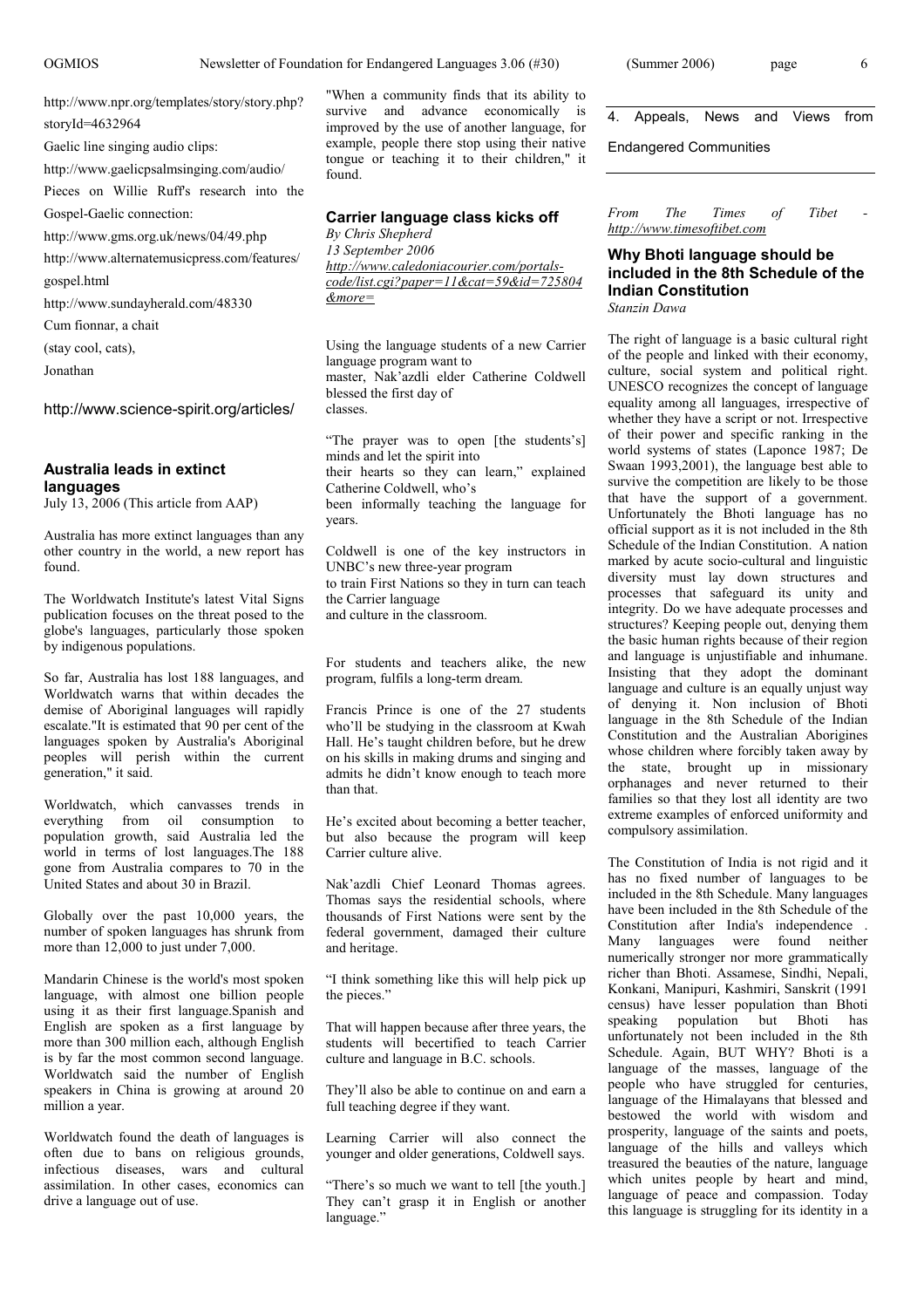After India's independence the destiny of the people living in the Himalaya was decided by the people who were mostly alien and ignorant about the realities and condition of the Himalaya. Time and again plains friendly developmental policies and programmes were imported and imposed in the Himalaya, such policies and programmes have broken down the indigenous system of economy, culture, ecology, employment and languages. The inappropriate and irrelevant intervention have not only made them confused and frustrated but also developed an inferiority complex to their own culture, identity and language. They have been displaced from their own lands and villages. Family values and cooperative social system has broken down. Narrow outlook and prejudiced attitude of the outsider policy makers coupled with difficult accessibility have resulted in consistent marginalization of the region by the Governments, Media and Donor agencies. Not including Bhoti language in the 8th schedule of the constitution is a clear evidence of Government's discrimination against 3 million people of the Himalaya, who live day and night with this language. For them it is not a mere language but a way of life that propel progresses in harmony with the nature. Non inclusion of the Bhoti language in the 8th Schedule is a fountain-head of alienation violence, social discord, intellectual dependency and cultural degradation. Today the Indian Constitution has recognized 22 languages in the 8th Schedule; the recognition of the language in the 8th schedule seems to be completely arbitrary and political.

Today, unfortunately, Bhoti language has been ignored and marginalized by the mainstream politics. The framers of the Indian constitution have not included this language in the 8th Schedule of the Indian constitution. Bhoti is speaking in the Himalayan region of India from Ladakh to Tawang spreading through Jammu and Kashmir, Himachal Pradesh, Uttaranchal, West Bengal, Sikkim and Arunachal Pradesh. The glory and grace of this language is not only confining to the Himalayan region of India but also in Bhutan, Nepal, Tibet, China, Mongolia and Pakistan. This language is a symbol of "Unity in Diversity". People from different religions, regions, cultures and countries are using this language. The Bhoti script was developed by Thomi Sambhota in the 7th century by modifying the four vowels and thirty consonants of the Devnagri script and grammar which was derived from the Sanskrit. It has a rich literature in different fields; such as Medicine, Architecture, Astrology, Music, Arts, Dance, Drama, Yoga, Philosophy, Tantric and Grammar. The collection of Buddha's teachings "Tripitaka" that comprises of 108 volumes and Tantras is also available in the Bhoti language. How many languages in the eighth schedule have

such a rich literary work? In fact very few of them have such enriching literature.

Five states including Jammu and Kashmir, Sikkim, West Bengal, Himachal Pradesh and Arunachal Pradesh have recognized the Bhoti language. Different schools, colleges and universities throughout the world are imparting education in and education for this language. All India Radio Leh, Shimla, Gangtok, Karshang Darjeeling, Tawang and Delhi broadcast their news in the Bhoti language. More than ten newspapers and magazines are available in the Bhoti language and nearly 7000 monasteries of the Himalayan region follow this language in their practices and operations. Oh my dear Government of India and the representatives of the people, please may we know what more evidences are you looking for? Why are you treating us as an aliens and foreigners in our land and country? What are your interest for not giving due recognition to our language? Are we not Indians? Do we not have the right to protect our own language? Will you accommodate our language in the 8th Schedule of the constitution? Will you allow the winds of the Constitution to blow in the hills and valleys of Himalaya to imbibe the music and nectar of our language and culture based on cooperation and peace? In the eyes of civil and criminal law of the land (with the exception of personal laws) all citizens are equal. I don't think all are equal in the real sense; non inclusion of Bhoti language is another form of punishment without being committed any crime for the whole community. The Article 29 of the Indian Constitution deals with the "Protection of interests of minorities" It states that "Any section of the Citizens residing in the territory of India or any part there of having a distinct language, script or culture of its own shall have the right to conserve the same." I think not giving due recognition to the Bhoti language is a violation of the minority rights: there fore it has killed the spirit of the Article 29 of the Constitution. Being minority and different seems to be a crime and insecure because you get deprived from certain fundamental rights which is constitutionally mentioned.

In the era of globalization and liberalization, the Himalayan region is more vulnerable and fragile to the economic, political, ecological and cultural forces of the outside harsh and aggressive world. Language is an important agent of connecting people and continuity of culture. With the advancement of modern harsh and hostile civilization and prejudiced policy of the Government, the language and culture of the Himalayan region is disappearing, declining and degenerating very fast. The language and culture of the Himalayas was developed over the centuries. It reflects traditional wisdom and technology to live in harmony with the nature. The modern civilization is preaching these peace loving people to conquer the nature, which is bringing irreparable destructions and calamities. It is a shame for a country like

India which claims to be the world's largest democracy and the Preamble of the Constitution proclaims that India is a secular, socialist, sovereign, republic and democratic nation. What democracy are we talking about, when our language is not recognized by our own government in our own Constitution? What socialism are we talking about when the Government is not socialist enough to give due recognition to the Bhoti language? Do I need to question the secular fabric? The Article-15 of Indian Constitution states deals with "Prohibition of discrimination on grounds of religion, race, sex or place of birth." It states that the State shall not discriminate against any citizen on grounds only of religion, race, caste, sex, place of birth or any of them. The majority of the people who are using this language practice Buddhism although it's a secular language. Is it not a strategic discrimination against any particular religion minority? Non inclusion of the Bhoti language kills the spirit of the Article 15 of the Indian Constitution, as it discriminates mainly a particular religion which practices this language in their religious affairs besides social, political and economic. I think we have miles to go to live with the spirit of the constitution. A dynamic, united, progressive, secular and democratic India is only possible when we practice what we preach. Many scholars are of the opinion that it is a strategic policy of the Government of India to create inferiority complex and dependency among the Himalayan people over other languages and culture. Is this what we are getting for our loyalty and sacrifice made for the country during all the crisis situations (wars)?

Unity in diversity can only be possible if you are giving equal respect and recognition to small, poor, weak and minorities. I think India and Indians have to work day and night to protect its identity of "Unity in Diversity". Are we not deceiving ourselves as we are preaching something and practicing something differently? How long and how far can we live and be governed by the duality? We cannot afford to lose our dear language and culture. Language is not only a medium of communication, but it also reflects the history, culture, people, relationship, system of governance, ecology, religion, politics etc. Bhoti is a systematic, scientific, culturally and intellectually rich language. In a country like India the richness of the language hardly matters, because the protection and preservation of the sanctity of the language is a more of an arbitrary or number game.

The low representation of Himalayan region in the Indian parliament is a major constraint for strongly advocating for bringing reforms in policy. Even the handfuls of representatives from this region were mostly scattered and unorganized in different directions. The Himalayan people are not only geographically scattered but also politically unorganized. On 12th December 2005 the Trans Himalayan Parliamentary Forum has submitted a memorandum to the Home Minister of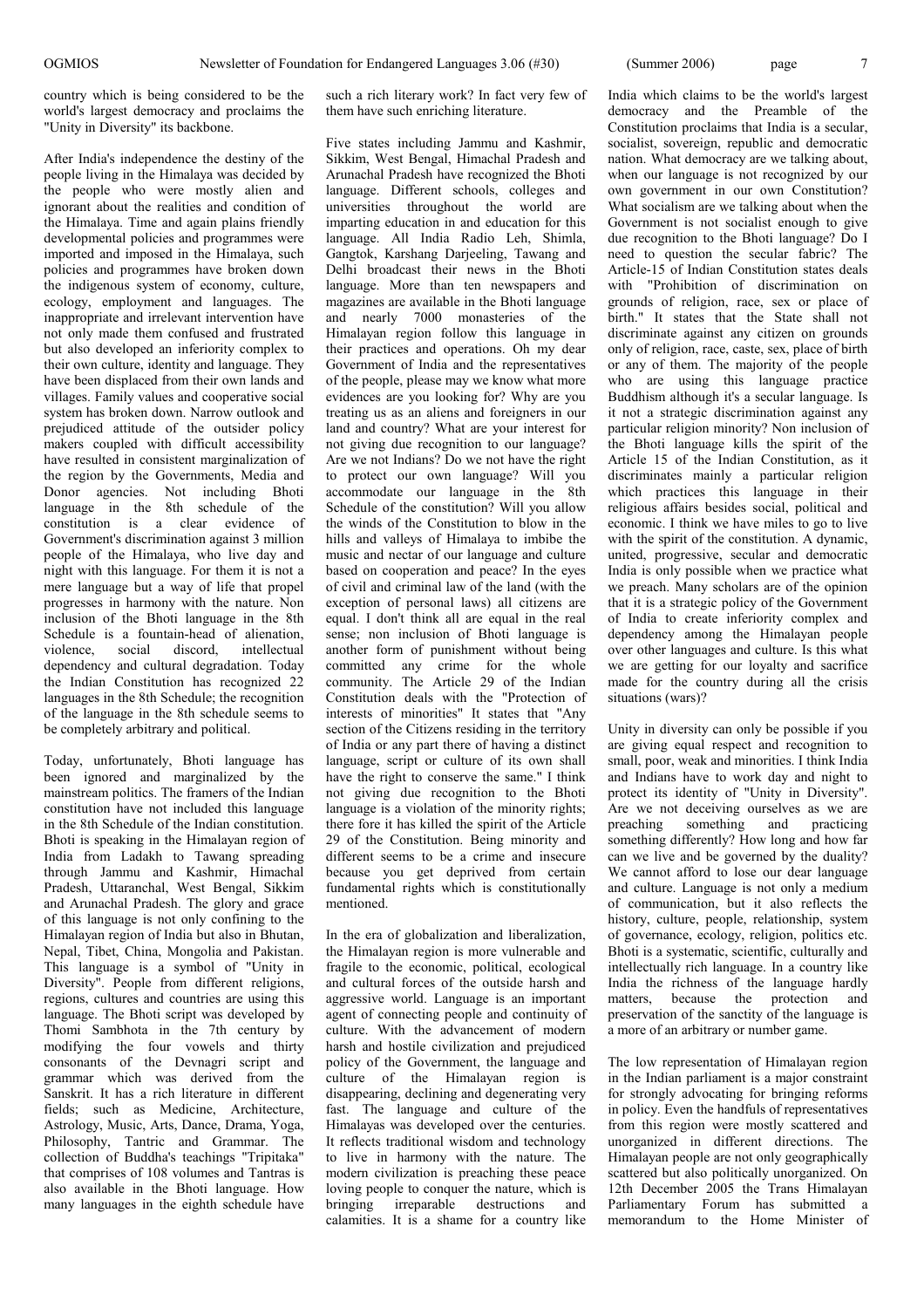Government of India for the inclusion of the Bhoti language in the eighth schedule. The memorandum was signed by parliamentarians from the Trans Himalayan Region. On 25th September 2003, Himalayan Buddhist Cultural Association has submitted a memorandum to the Prime Minister of India for the inclusion of Bhoti language in the eighth schedule of the Constitution. On 21st February 1995, 81 parliamentarians from different political parties made a formal request to the Prime Minister to introduce a bill in the parliament to include Bhoti language in the eighth schedule of constitution. On 22nd May 1995 constitution. On approximately 49 members of parliament belonging to different political parties have submitted a memorandum to Shri P V Narasimha Rao, then Prime Minister of India. Shri Virbhadra Singh, Chief Minister Himachal Pradesh Government, Dr Karan Singh, T K Lochen Rinpoche, former Member of the Minority Commission, Lama Chosphel Zotpa, Member of the Minority Commission and many concerned individuals and institutions are consistently engaged in this movement for the inclusion of Bhoti language in the 8th Schedule.

It is difficult to wake up a giant elephant which is intentionally pretending to be sleeping. All these efforts are of no use, when the Government of India is neither concerned nor interested in the promotion and development of language and culture of the Himalayas. The continued negligence and alienation of the Himalayan people in the mainstream may compel them to demand for greater political autonomy in the form of Statehoods and Union Territories. If the Government of India sincerely and honestly wants to unite and strengthen the whole country, including the peace loving and vulnerable communities of the Himalayan region, it should not hesitate to include the Bhoti language in the 8th Schedule of the Indian constitution, so that the people in the Himalayas can also be proud of their own language; our students can also appear in the Civil Service Examination with their mother tongue as an optional paper, our members of Parliament can also represent us in a more effective way by addressing our problems and aspirations in our own mother tongue; more research and development work can be feasible, with adequate government's support and the benefits are many more if it included in 8th Schedule.

In the era of globalization and vastly more efficient communication networks, languages die more frequently than they are born. The stronger language eliminate the weaker ones, sometime violently but more often peacefully as a result of people shifting to a language with a greater purchasing power, whether the purchase is of economic, political or cultural goods (Bourdieu 1991; Krauss 1992; Grin 1994; Breton 1999; Nettle and Romaine 2000; Crystal 2000). The prediction that most of the existing 7,000 odd languages spoken today in the world will disappear and that

relatively few will be born (7,000 are upper estimate given by Fergusen 1064 and Grimes 1998). India as a state is an assimilators and protectors of languages. It tend to weaken if not destroy the languages of the minority internally while protecting their own dominant languages on the national and international scene. Globalization may well weaken the state in the economic field, but if that weakening increases the sense of insecurity of a language community, globalization will then, very likely, strengthen the state in its role of protector of language and culture.

Keeping this into consideration I must request to all individuals and institutions concerned for Humanity, Human Rights, Democracy, Peace and above all who believe in Unity in Diversity to write letters to the Honorable President, the Prime Minister, Home Minister, Chief Ministers, Members of the Parliament and media to include Bhoti language in the 8th schedule. I must request all non Bhoti speaking people and communities to help us to protect and preserve the sanctity of our language. As we know that Government of India is appealing to the world power to include India in the Security Council of the UN, similarly with folded hands we are appealing to the Government of India for the inclusion of Bhoti language in the 8th Schedule for the security and promotion of our language, culture, identity and dignity. Buddha says, "There is nothing permanent in this world except the change itself". As a trustee of change, I am showing my concern for a better change and I am very much optimistic? Are you?

#### **Threat to Chuvash Autonomy** October 4, 2004

*This, from the New York Times, makes an interesting, though discouraging, follow-up to the lead article in our last issue of Ogmios.I have emphasized the specific mentions of the Chuvash language. - Ed.*

#### *Unrest Over Moves to Curb Autonomy* by Steven Lee Myers

CHEBOKSARY, Russia, Sept. 30, 2004 - President Vladimir V. Putin may have cowed Russia's national political leadership with his plan to concentrate still more power in the Kremlin, but in regions of the country that stand to lose the most, he has inflamed fierce popular discontent. People in this region along the Volga denounced Mr. Putin's proposal to end direct elections of governors and other regional leaders as unconstitutional and potentially destabilizing. They fear that the Kremlin is planning further steps to recreate a Soviet-like power over the people.

#### **Goodyear man saves the Zuni language from extinction: puts it in writing**

*Christine L. Romero, The Arizona*

*Republic 13 July 2006*

The boxes of documents were tucked away when the government found Curtis Cook on the Internet.The papers the Goodyear man had created with the help of seven Zuni elders had not been forgotten but were collecting dust.They held the origins of the written Zuni language. They represented 15 years of Cook's life and work. And now, at last, the Library of Congress wanted them.

After Cook finished some graduate linguistic studies in the mid-nineteen-sixties, he set out to create a Zuni version of the Bible. But he quickly realized the language didn't have a written form. So he turned his attention to a more basic task: creating a Zuni alphabet, setting down in written form the Zuni language.

Without Cook's efforts, the Zuni language could have perished as the elders died and young Zunis forgot the tongue. Forgetting the language would have forever cut a tie between the generations of Zunis, who live predominantly in New Mexico and in Arizona east of Flagstaff.

"I became concerned that many of their old stories and the richness of their history would be lost to posterity as the elders, who were the storytellers, began to die off," Cook said. The elders were all older than 100 when Cook began his work.

The Library of Congress' intention is to preserve the work and eventually make the traditional Zuni stories more widely available. Cook's work has allowed the Zunis to teach their written language to children from kindergarten through high school on the reservation. The Zuni words are even on street signs, which Cook proudly notes are spelled correctly.

By the end of this year, The Curtis Cook Collection is expected to be finally inducted into the Library of Congress' American Folklife Center.

During his time on the reservation, Cook also approached the Zuni Tribal Council and suggested that some of the tribe's stories should be recorded and preserved. The council agreed and eventually, about 300 reelto-reel tapes were created with Zuni oral histories, folk tales and religious teachings.

The Curtis Cook Collection will include those tapes, transcriptions, learning guides and some Zuni publications. Now at 67, Cook is the associate state director of community outreach for AARP Arizona. Previously, he was director of the National Indian Council on Aging.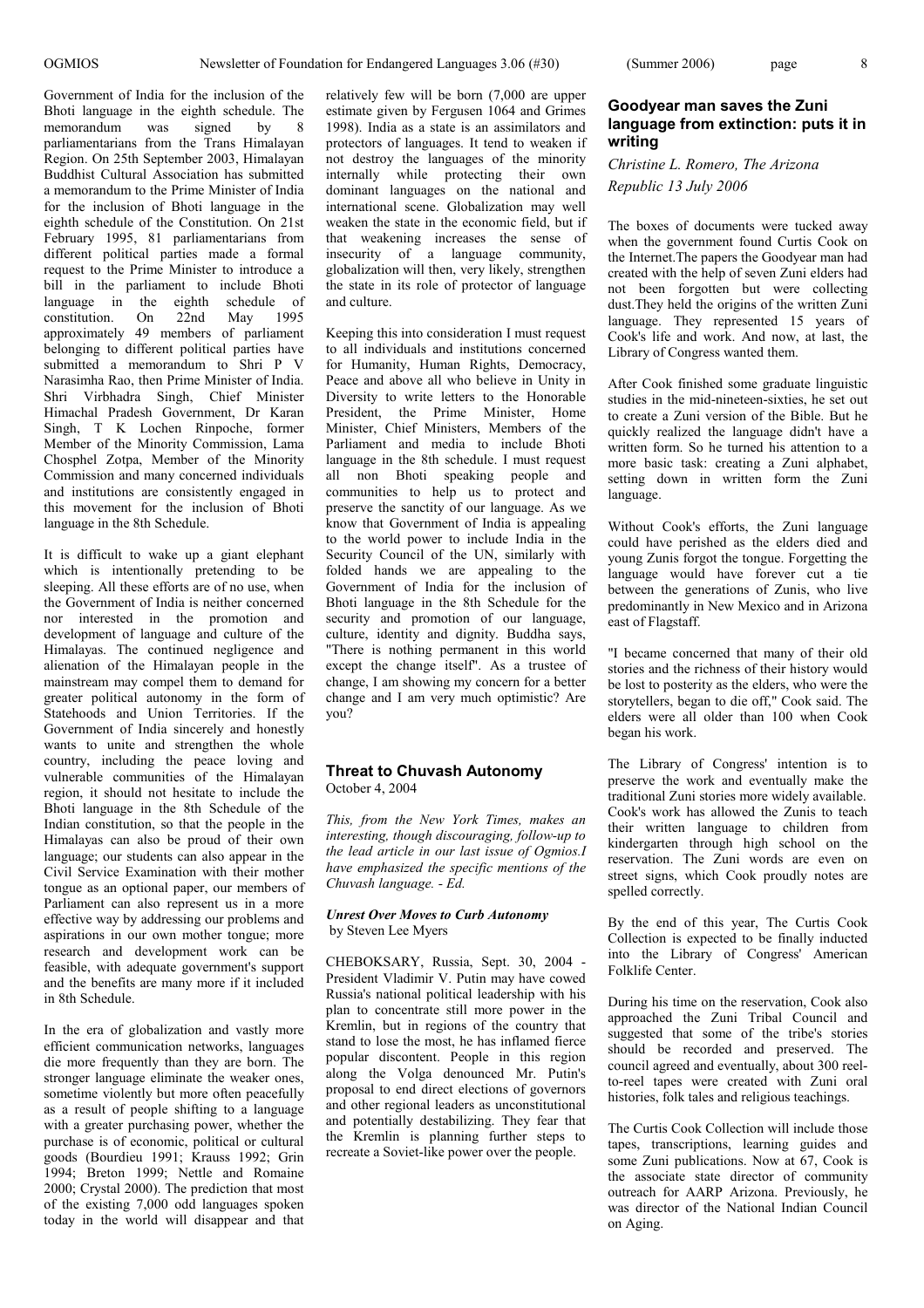When Cook talks about his time with the Zuni, known as "a friendly people," his eyes light up and seem to dance with respect and excitement. Cook, also known as the Locust, wears turquoise Native-styled rings on his hands. In telling traditional Zuni stories, he infuses rhythmic Zuni words with English ones. To the English-speaking ear, the Zuni language seems breathy and includes many pauses that translate into meaning.

On the reservation, Cook's constant chattering and repetition of Zuni words and phrases earned him the names the Mockingbird and later the Locust among the Zuni Pueblo, now around 10,000 people.

Language experts say there likely still are pockets of the world where some languages exist only orally.

Cook's intent was to create a Zuni version of the Bible. Other oral traditions have morphed into written languages in a similar missionary fashion, experts say.

"Oral tradition keeps certain kinds of intergenerational contacts," said Guha Shankar, folklife specialist with the American Folklife Center. "It keeps memories alive." Without written documentation, the Zuni oral tradition could have been lost, Shankar said.

Cook's work piqued the Library of Congress' interest because he collaborated directly with native speakers in the pueblo, Shankar said.<br>"The difficulty with some culture some cultural communities is that as older speakers of the language pass away, the future generations aren't as likely to pick it up," he said. "Then you have some suggesting that the language might not be around for future generations."

Cook meticulously made language records, including transcribing traditional stories passed down through the generations. Cook learned these stories from several generations, including the oldest that included a handful of men older than 100 who knew these tales by heart."I was concerned that all of their history would be lost forever," Cook said. "My belief is when people get their language in writing it launches a whole new era. We take notes so we can remember."

Cook used the International Phonetic Alphabet, a commonly accepted set of symbols among linguists, to capture the Zuni language. It took Cook only about six months to learn the language, he said. He admits he's one of those people who is gifted in linguistics. He studied Latin and "ate it up."

The Zunis loved to see the language in print, he said. Reading became something of a novelty on the reservation. He taught a young boy to read in Zuni and soon the boy was going from house to house simply reading. "He became a rock star with the Zunis because he could read and the older people couldn't," Cook said.

Cook contends that the symbols themselves aren't sacred. What is sacred is the process by which an oral tradition becomes fixed in time with written symbols and how that affects the perception of the world. "It becomes sacred when you start communicating," Cook said. "I think there's something that happens when it moves from the mind to the head to the heart<sup>"</sup>

#### **Standing by their words: Ditidaht**

A native community is doing all it can to rescue a language only 8 people speak

*Matthew Kwong [Toronto Globe & Mail]*

MALACHAN INDIAN RESERVE NO. 11: - A cool air blows under the shifting shade of clouds, restoring the deep green of Mount Rossander's old-growth cedars. The ancient forests wrap around Ditidaht village, a native community of 210 people accessible only by a hazardous two-hour trek that snakes along logging roads 50 kilometres from the nearest paved road at Port Alberni, B.C.

The silence that swallows the little reserve can be unnerving, symbolizing a community that's at risk of losing its own voice.

"I was about 7 when my mother died, and my father died two years later," said Christine Edgar, an elder who still speaks Ditidaht in her head, but struggles to get the sounds out of her mouth. "All of a sudden I no longer heard the language. There was just nobody to talk to."

It's a familiar story here. In spite of the Ditidaht's isolation, outside forces have pushed their language toward extinction. With only eight competent speakers left, the Ditidaht language is on the verge of vanishing, along with half of the languages now spoken around the world.

These projections are a concern for Mike Fortescue, a British linguistics professor who has been living on the reserve for two weeks to study and fill in gaps for a 500-page Ditidaht and Wakashan dictionary he's compiling.

"If they lose this, they stand to lose a direct window on their cultural background." the linguist from the University of Copenhagen said. "Of course there are languages in B.C. that have already become extinct, but this is a very endangered language and . . . there is the chance to revive it."

So the Ditidaht are fighting back. The survival of their language now hinges, perhaps, on three tiny bodies crammed together on a couch in the Asaabus day-care. The giggling children are the first to take part in a Ditidaht language-immersion program that begins in early childhood.

"Qaatqaat, hiihitakiitl, hi7tap7iq, kakaatqac'ib," recites four-year-old Krissy Edgar, singing and doing actions to a Ditidaht equivalent of Head and Shoulders, Knees and Toes. It has been three years since the band council approved construction of the \$4.2 million Ditidaht Community School to teach students their language and culture from kindergarten to Grade 12. Previously, village students were bussed out to an Englishlanguage school. Already, the village is astounded by the program's success, Elsie Jeffrey, the language co-ordinator for the 70 children enrolled in the school, said.

"We're doing whatever we can to document what's left. We've put out CDs, DVDs; we're working on digitizing the language on FirstVoices.ca," she said, referring to a website that holds audio records for 15 endangered native communities. "We just have to do what we can because we're endangered."

Five years ago, Ms. Jeffrey would have been perplexed if an elder greeted her in the native tongue; now she sees children greeting elders in Ditidaht and teens writing short speeches in a language that existed only orally before 2002. Last year, the school produced its first high-school graduate, Selina Atleo. The 19year-old now speaks more Ditidaht than her mother and assists in the day-care languageimmersion program.

Elder Mike Thompson, one of four fluent speakers assisting teachers in the school, said that another bright light shines in 14-year-old Daryl Patterson.

"He's one of the ones who actually wants to learn," Mr. Thompson said. "He's one of the ones who takes the language and just sticks with it."

At a cultural exchange with a group of visiting Makah students last year, the quiet, shaggy-haired teenager extended an invitation in a stirring speech in Ditidaht, then repeated it in English. In the richly expressive tongue of his ancestors, Daryl implored the audience to sample his people's food, participate in ceremonial games and experience his culture. The lengthy address stunned a village that hadn't heard the voice of its youth at a ceremony in years.

"It was such a proud and emotional time for us," Ms. Jeffrey said. "When Daryl got up and just let it out -- just incredible. That was pretty darn cool to see the progress of the kids."

Ms. Jeffrey, who has been learning the language herself for the past four years, was born on the reserve and raised by a mother who spoke fluent Ditidaht. Dorothy Shepherd, her mother, never abandoned the ancestral language, but rarely spoke it to her children. She believed it was lost.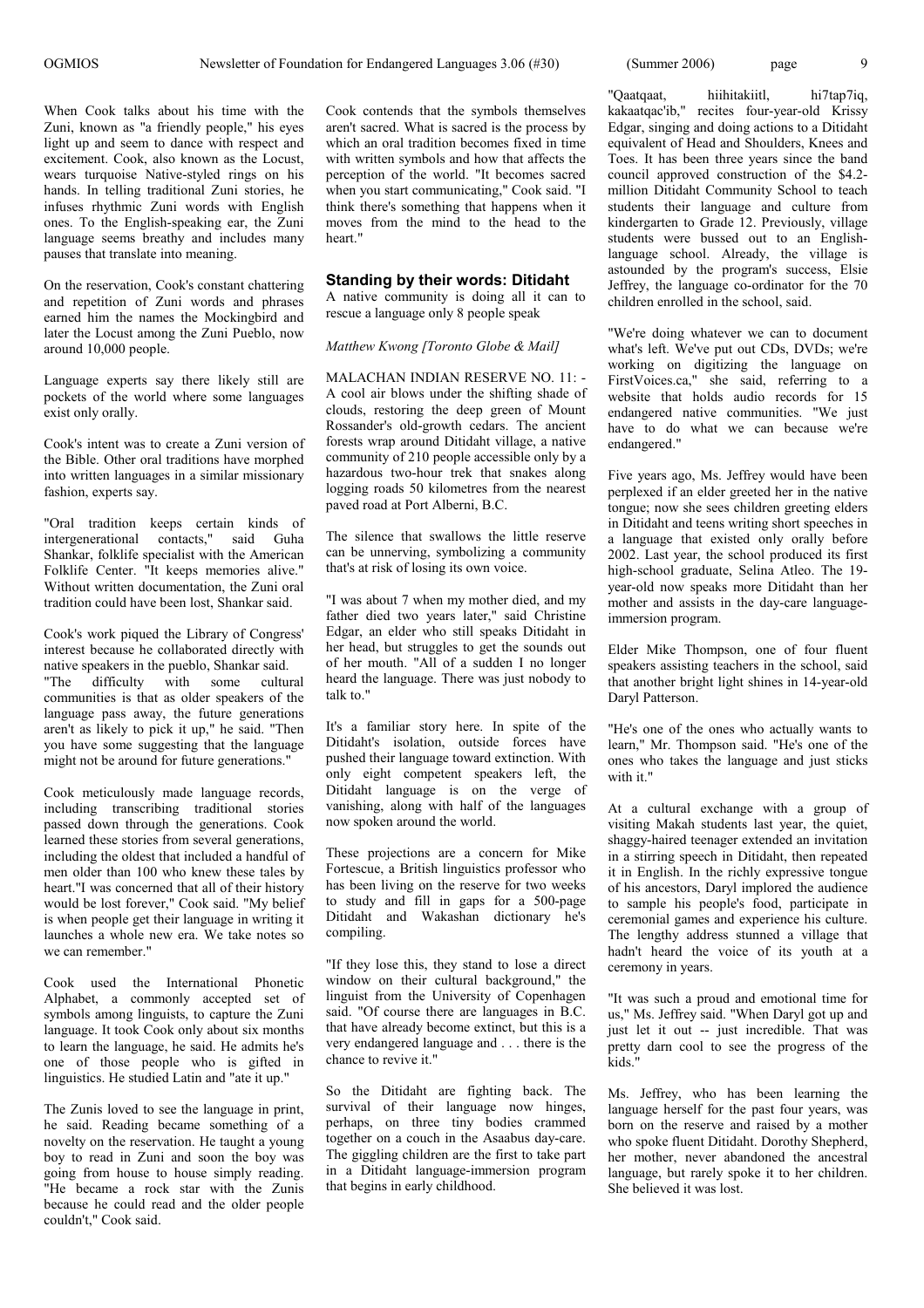Only when the band council approved construction of the school did Ms. Shepherd join the effort to save Ditidaht by becoming one of four fluent elders to help teachers at the school.

At 8 a.m. on a Monday, as a group of adult learners still rub the sleep from their eyes, Ms. Shepherd's voice rings clear.

"Remember to pop your 'k,' " she directs."Baaqiidax7aa7pik."

"Baaqiidax7aa7pik," they repeat. It means, "What are you doing?"

Around the table, the elders discuss the capacity for creating new words and even reinventing their ancient tongue.

They now have Ditidaht terms for "computer" (a translation of "thing with a lot of information") and "refrigerator" (a translation of "cold inside"). Above their heads hangs a 53-character Ditidaht alphabet, a reminder that every student in the room is learning the basics. Some, like day-care teaching assistants Kelita Sieber and Esther Edgar, are Ditidaht teachers and students themselves. During a rehearsal of Head and Shoulders, Knees and Toes, Ms. Sieber and Ms. Edgar gave a clumsy rendition and laughed as they tripped over the words. "Usually it's easier when we do the song with the kids and we can see them," Ms. Sieber whispered. Later, while little Krissy sang along in the day-care, the two adults leading the troupe stumbled but recovered discreetly.

"La7uu," the child requested as the song ended. "Again."

#### **Congress urged to save native languages**

#### *Zachary Franz [Bismarck Tribune]*

Ryan Wilson, president of the National Indian Education Association, listens to Tex Hall, chairman of the Mandan-Hidatsa-Arikara Nation, during a press conference dealing with the loss of native languages and the connection between those languages and academic performance in Native American students Thursday at United Tribes Technical College in Bismarck.

Indigenous languages will die out in America unless Congress acts soon, a leader in Indian education said Thursday. "We're on the very verge of losing our languages,"said Ryan Wilson, president of the National Indian Education Association. "We don't have tomorrow. This has to happen today."

Wilson spoke at United Tribes Technical College in a press conference regarding legislation to preserve American Indian languages. Also speaking at the conference were Tex Hall, chairman of the Mandan-Hidatsa-Arikara Nation, and David Gipp, UTTC president. The conference promoted passage of a bill co-sponsored by Sen. Byron

Dorgan, D-N.D., that would create grants to establish immersion schools where Indian children could learn their traditional language.

Before Europeans came to America, there were about 500 different American Indian languages, Wilson said. Fewer than 100 have survived, and only 20 are spoken by American Indian children. Immersion schools are important for two major reasons, Wilson said. First, indigenous languages are an important part of America's culture and history. Second, research has shown that Indian students do better academically when the lessons are relevant to their culture, he said. Language is an important part of that.

At a language immersion school, of which there are already a few in the country for Indian students, children learn traditional languages and are then taught other subjects in the language. Most of the schools focus on young students, for whom it is easier to pick up new languages.

Graduates of the existing programs have been more academically successful than students at traditional schools, Wilson said.

There are far too few of the schools, though, he said.

"You have one system that's scientifically proven, beyond a shadow of a doubt, to fail our kids," Wilson said. "Here's another system that might be a potential answer."

Furthermore, he said, other research has shown that studying any language fosters intellectual development. For Indian students, an indigenous language is the logical choice for study, he said.

At Thursday's conference, Indian leaders urged Dorgan to continue championing the cause, and push to get the bill signed into law in this congressional session. Dorgan is the vice chairman of the senate's Committee for Indian Affairs.

"Indian country is resting its hopes on him," Wilson said. "He's the only one that can carry water on this."

The bill doesn't set a fixed dollar amount, but Wilson said the program would likely cost around \$8 million.

Fast action is important because some languages have only a few remaining speakers, said Tex Hall. There are only 8 people alive who speak Mandan fluently, he said.

"If we don't do this now, it will be gone," Hall said. "These speakers are passing on. When they pass, they take a wealth of knowledge with them."

One reason there are so few speakers is because the government discouraged previous

generations from speaking or learning indigenous languages in an attempt to force cultural assimilation, Wilson said. Many Indians attended boarding schools, where they were punished if caught speaking their native tongue.

"We know that while that was wellintentioned ... we also know that it did great damage to Indians," Wilson said. "We're not playing the role of victims; we don't believe in that. But the U.S. government made the biggest investment in the destruction of the languages, and it should make a commensurate investment in helping to bring them back."

Wilson said that while most immigrants in the country's history have been eager to assimilate, American Indians traditionally have not shared that desire. That is something mainstream America has struggled to understand, but is the right of Indians, nonetheless, he said.

"We ceded millions of acres of the most productive land in the world for the right of continued sovereignty," he said. "It's our right. We've already paid for this."

#### **Phraselators for Cherokee**

*CITIZEN-TIMES.com: 29 Aug 2006: High-tech language lessons from tribe*

The Eastern Band of Cherokee Indians will use a federal grant to buy hand-held computers that translate English into Cherokee.

The computers, called Phraselators and made by Maryland-based VoxTec International, will help the tribe teach members how to speak Cherokee.

The Phraselator is a small hand-held translation device. In the articles I've read about the device, it's mostly been used in combat (if I recall correctly it was first developed for the military). It's nice to see it being used in a language preservation situation.

With about 20,000 speakers, Tsalagi, the Cherokee Language, is one of the mostspoken Native American languages.

#### **The 900-year reunion: separated by distance, united by language** *Sam Lewin 22 Aug 2006*

A coalition that existed a century ago will be replicated in a mid-sized Oklahoma town next month.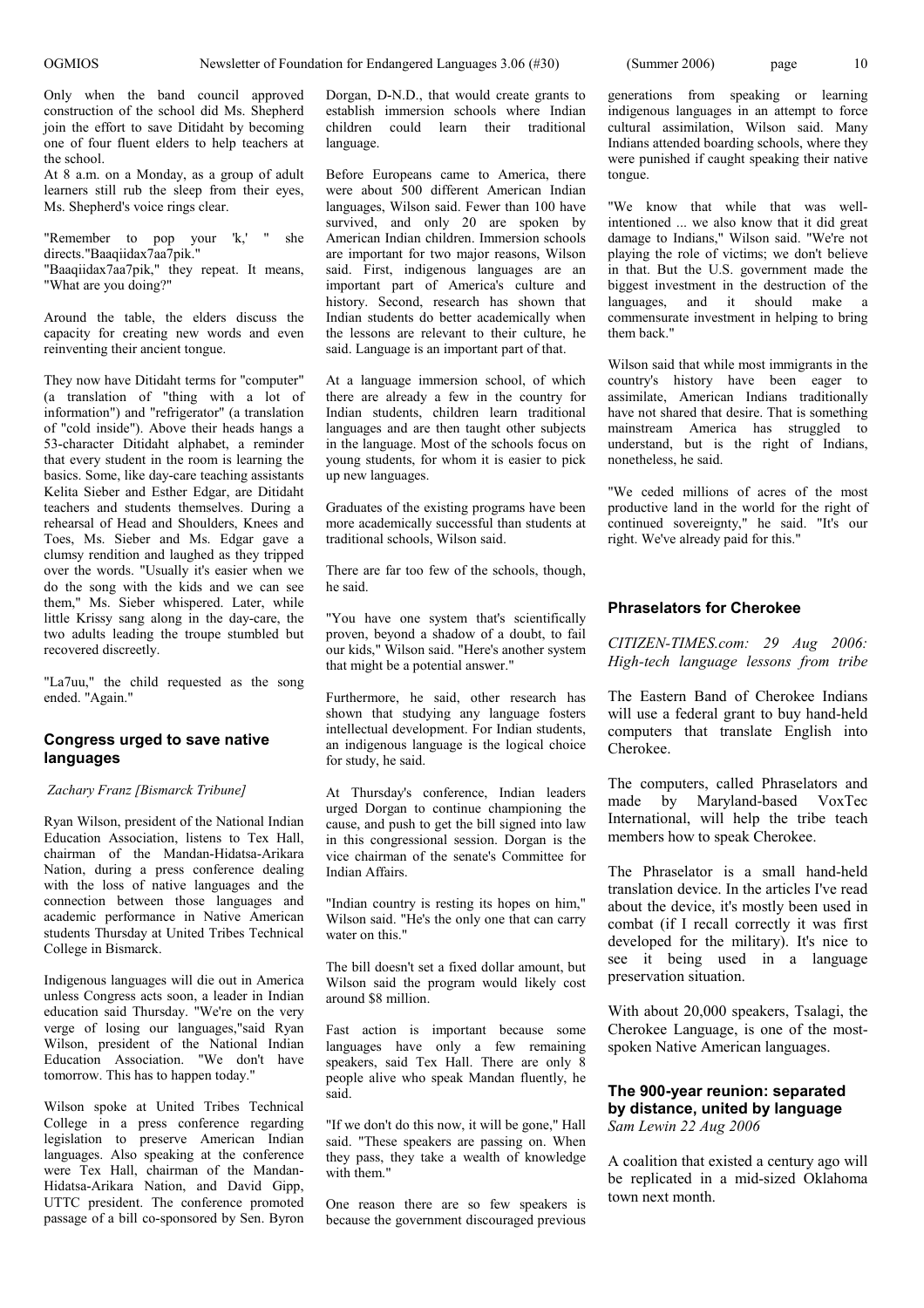The Shoshonean Language Reunion takes place Sept. 25-27 at the Comanche Nation's tribal complex in Lawton.

The reunion stems from the Snake Tribe, a partnership located in what is now the state of Montana and made up of "Shoshone, Paiutes, Utes and<br>Comanches according to Comanche Comanches," according to Comanche Reaves Nahwooks of Indiahoma, OK.

Nahwooks tells the Native American Times that he became interested in the Snakes while living at the Fort Hall Indian Reservation in Idaho during the 1960s and seeing how close his Comanche language is to the dialect spoken by the Shoshone of the region. Years of research led Nahwooks to continually contemplate one tantalizing mystery: Why did the Snakes split?

Various theories abound and many are passed off as fact. One idea is that the groups separated because of a "fight over meat or a fight between kids where one was killed while they were playing, so the families left," Nahwooks said. But he discounts that theory, saying that the tribes involved "don't forget, and they hold grudges. There would be some very prevalent stories [about the feud] still around."

Another thought, which Nahwooks give more credence, is that the Comanches left in order to follow the buffalo, moving south into Mexico then north to Texas and Oklahoma.

The idea for a reunion had been bandied about for many years but it wasn't until that late 1990s that the ball really got rolling, motivated primarily by the fact that there remained a group of tribes living 3000 miles apart yet speaking the same language. The Comanches today number about 10,000, with roughly half living in Oklahoma. Some historians believe the tribe may have once numbered 20,000. With a dwindling membership, the desire to learn more about the past apparently became even more pressing.

Another factor in creating an annual reunion is use of peyote, which created a "more intense reason to promote communication," according to a write-up in the Comanche Nation News attributed to the Reunion Committee Staff. Up until the reunions began, "most information has been put together by non-Indian anthropologists, teachers, explorers, linguists, writers and others. Though this is a valuable service, it does not include in-depth information about tribal customs and traditions," the article states.

The reunion places a strong emphasis on the cultural, Nahwooks said, featuring "storytelling, singing and talking about the cultures. Every tribe there does that."

"Highlighted in every reunion was the hospitality that each tribe extended to visitors," the Comanche Nation News article relates. "The histories began to come together and the tribes seemed to become comfortable with each other."

The first and second reunions were held in Fort Hall, with the Comanches hosting the third. Subsequent reunions have taken place in Wyoming and Nevada. With the seventh incarnation returning to Oklahoma, reunion organizers are seeking to pull out all the stops. The Comanche newspaper account is accompanied by an announcement that the reunion committee is putting out bids for caterers.

"We are one people in language and tradition, but learn more customs in food and practices which makes us more knowledgeable and proud to be together," the reunion staff says.

You can contact Sam Lewin at sam.at.okit.com

#### **Device may help preserve languages**

*By Diane Huber The Olympian http://159.54.227.3/apps/pbcs.dll/article?AID =/20060909/NEWS01/609090306/1003*

SHELTON - A hand-held electronic device could help the Squaxin Island Indians - and tribes throughout the country - preserve their native language.

"After the elders pass on, that's it," said Corey (Bear) O'Lague, who lives on the Squaxin reservation and grew up speaking a southern dialect of the language.

He was one of about a dozen people who came to the Squaxin Island Tribe Museum, Library and Research Center Friday for a demonstration of the Phraselator, a tool for revitalizing American Indian languages.

"We could take it to the elders, who still speak the language," O'Lague said.

The Phraselator was developed by a defense company after the Sept. 11 attacks and was

first used strictly for soldiers to communicate with non-English speakers.

Don Thornton of California-based Thornton Media Inc. thought the technology would apply well to American Indian tribes, inspired by his own Oklahoma Cherokee background.

Now he and his wife, Kara, travel the country showing off the \$3,300 device.

They're working with more than 40 tribes.

"If your kids aren't learning the language, then the language is in trouble," Thornton said.

The device looks like an oversized calculator with a computer screen.

The user can speak an English phrase or select one on the screen, such as "Hello, how are you?" and "My name is.' " A male or female recorded voice then speaks the phrase in the tribal language. It also can play back entire prayers or songs.

The tribe hopes to purchase some of the devices, museum Director Charlene Krise said.

"It will be important because we have language that has been so diminished" by the introduction of English, she said. "The language for our tribal people has always been extraordinarily important because the language is connected to the land."

Many families speak the tribe's language with their children at home, and preschoolers learn the dances, songs, numbers and ABCs in school, she said. But people her age - from 40 to 60 - have trouble speakingthe language.

"We hear it and can understand it, but it's very difficult to speak," she said.

Peter Boome, an Upper Skagit Indian who lives on the Squaxin Island reservation, said he'd like to use the device to teach his four children the tribe's language.

"Language conveys a way of thinking. ... You view the world through your language," he said. "And English is very different than American Indian languages, the thought processes and philosophy."

Words for "fire," for example, convey that it has different forms and is living and moving, he said.

He knows little of his own language, Ute, because his parents' generation went to boarding school and were disciplined for speaking their tribal languages, he said.

Thornton told a similar story about his mother.

Valerie Bellack, a coordinator for the Muckleshoot Language Program, said she will take information on the Phraselator back to her tribe in Auburn.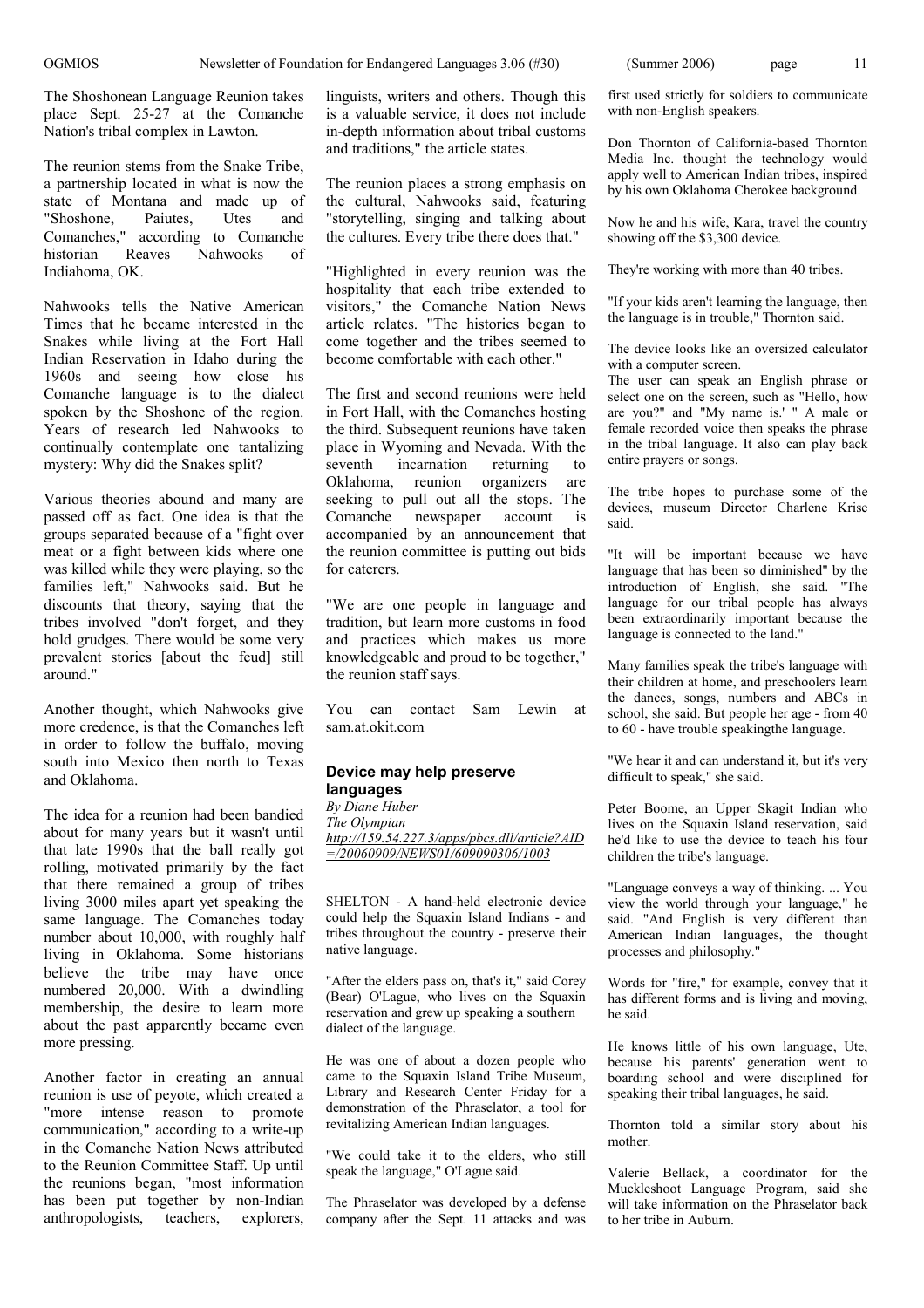"I think it's a tool. I don't think in itself it can create a fluentspeaker," she said. "With the children, they learn a language by hearing it, so I believe this will be a useful tool for the younger generation."

On the Web

For information on the Phraselator, go to www.ndnlanguage.com

For information on the Squaxin Island Tribe Museum, Library and Research Center, go to www.squaxinislandmuseum.org

Diane Huber covers the city of Lacey and its urban growth area for The Olympian.

#### **Australia picks first Aboriginallanguage movie as Oscars entry**

*The Guardian, 1 September 2006* Australia has picked the groundbreaking Aboriginal-language film "Ten Canoes"as its official entry for the 2007 best foreignlanguage film Oscar.

The movie, the first ever to be filmed entirely in one of Australia's indigenous languages, will vie for a nomination in the prestigious Academy Awards category, the Australian Film Commission (AFC) said.

"*Ten Canoes* is exemplary in terms of the director's vision, the craft of filmmaking and presenting a uniquely Australian story," said acting AFC chief executive, Chris Fitchett.

"We are hopeful that the entry of *Ten Canoes* results in an Academy Award nomination,"he said of director, Rolf de Heer's criticallyacclaimed film.

The movie, which was filmed entirely in the indigenous language of Ganalbingu, was screened at the Cannes film festival in May, winning de Heer a special jury prize.

Starring Jamie Gulpilil, Richard Birrinbirrin and Frances Djulibing, it tells a fictional story set in the distant past in which the lead character is attracted to one of the wives of his older brother.

In order to teach his brother tribal law, the older sibling tells a mythical story of love, kidnapping, sorcery and revenge.

To be eligible for an Oscar foreign-language nomination, a film has to have been released in its country of origin for at least seven days and consist of dialogue that is predominantly non-English.

Oscars'organisers are expected to pick the shortlist of contenders vying for a nomination in the best foreign-language film category later this year.

Nominations for the 79th annual Academy Awards will be unveiled on January 23 next year and the famed golden statuettes will be handed out at Hollywood's Kodak Theatre on February 25.

#### **The lost tongue of Provence**

*By Ros Taylor, The Guardian, 6 September 2006*

Unless you happen to be at the Occitan festival in the Italian village of Sancto Lucio di Coumboscuro this week, it's extremely unlikely that you will hear Occitan spoken by more than a few elderly people. (But if you do want to know what that sounds like, listen to Radio Occitania).

There are a few places in France where you might encounter Occitan - in Toulouse, for example, which has bilingual street signs. But Britons who are familiar with the high street soap and unguent purveyor *L'Occitane en Provence* might assume that the language is only spoken in that region.

In fact, there are dwindling Occitanspeaking populations in Spain, Italy and Monaco and even corners of Germany and the United States. Quite how many people use Occitan on a daily basis is not clear: several hundred thousand in France, perhaps, most of them elderly. So great is the number of subdialects that no one has much idea how big the lexicon is: estimates vary between 250,000 and a million. But very few, if any, of them speak no other language.

Occitan (or Languedoc) speakers are rightly irked by the suggestion that their language is merely a dialect of French (or Langue d'oil). Languedoc – "oc" means "yes", where northern French speakers said "oil" (the modern "oui") - was the language of medieval troubadour poets during the 13th century.

But linguists trace its decline back to the Edict of Villers-Cotterets in 1539, which established the langue d'oil as the language of all French administration. As France's national identity emerged during the Sun King's reign, the revolution and the First World War, so Occitan became marginalised. It rallied slightly in the late 19th century when a Provencal poet, Frederic Mistral, took up the cause and was jointly awarded the Nobel Prize for his efforts.

Occitan is not to be confused with Catalan either, though a speaker of one can usually understand the other. No doubt the revival of Catalan in the Spanish region of Catalonia and the official promotion of Welsh have encouraged Occitan speakers to call for more broadcasts in the language.

The EU's support for minority languages has also helped embolden them. Occitan has not stood still: it has a word for the web (oèb) -

and indeed it could be the web that saves Occitan from the fate of, say, Cornish. After all, if Geoffrey Chaucer can blog in Middle English, what's to stop Occitan speakers from following his example?

#### **Salish, Kootenai keyboards coming to a school near you**

Students across the reservation will have the languages of the Salish and Kootenai tribes right at their finger tips.

Modified keyboards featuring unique characters will soon be available in area schools and will enable students to type in traditional Salish and Kootenai languages - the result of hard work by a former SKC technology director.

Something that was once blamed for taking a toll on tribal languages and customs could actually help preserve the native tongue.

"When modern technology first arrived here, it started taking our language and culture away from us," said Tony Incashola, director of the Salish Pend d'Oreille Culture Committee, in a prepared statement. "But now we're learning how to take that same technology and turn it around, using it to teach our children our language and culture."

Using the newest creation of software, former Salish Kootenai College technology director Jim Ereaux has created two new fonts that will work on both PC and Mac platforms.

To have fonts that work on both Mac and PC was critical, he explained. While most of the world uses PCs, Macintosh computers are still used in many educational settings, and Ereaux said the program had to work with both operating systems to be effective.

"We needed to bring standardization to it," he said.

The keyboards are like any other, he explained, only the English letters have been replaced with either Salish characters or Kootenai characters. The Salish language has more characters than the English language so it doesn't quite fit on the standard English keyboard. The solution? Use the numerical buttons on top and replace them with Salish characters, Ereaux said.

Also, with the simple tap of the caps lock button, people can switch between writing in a native language or English. Plus, the keys are removable, allowing you to place more commonly used characters within comfortable reach of your fingers, allowing for more efficient typing.

But what really allows for quicker typing speed is the OpenType technology. Many languages use require several glyphs to compose one character. Rather than type two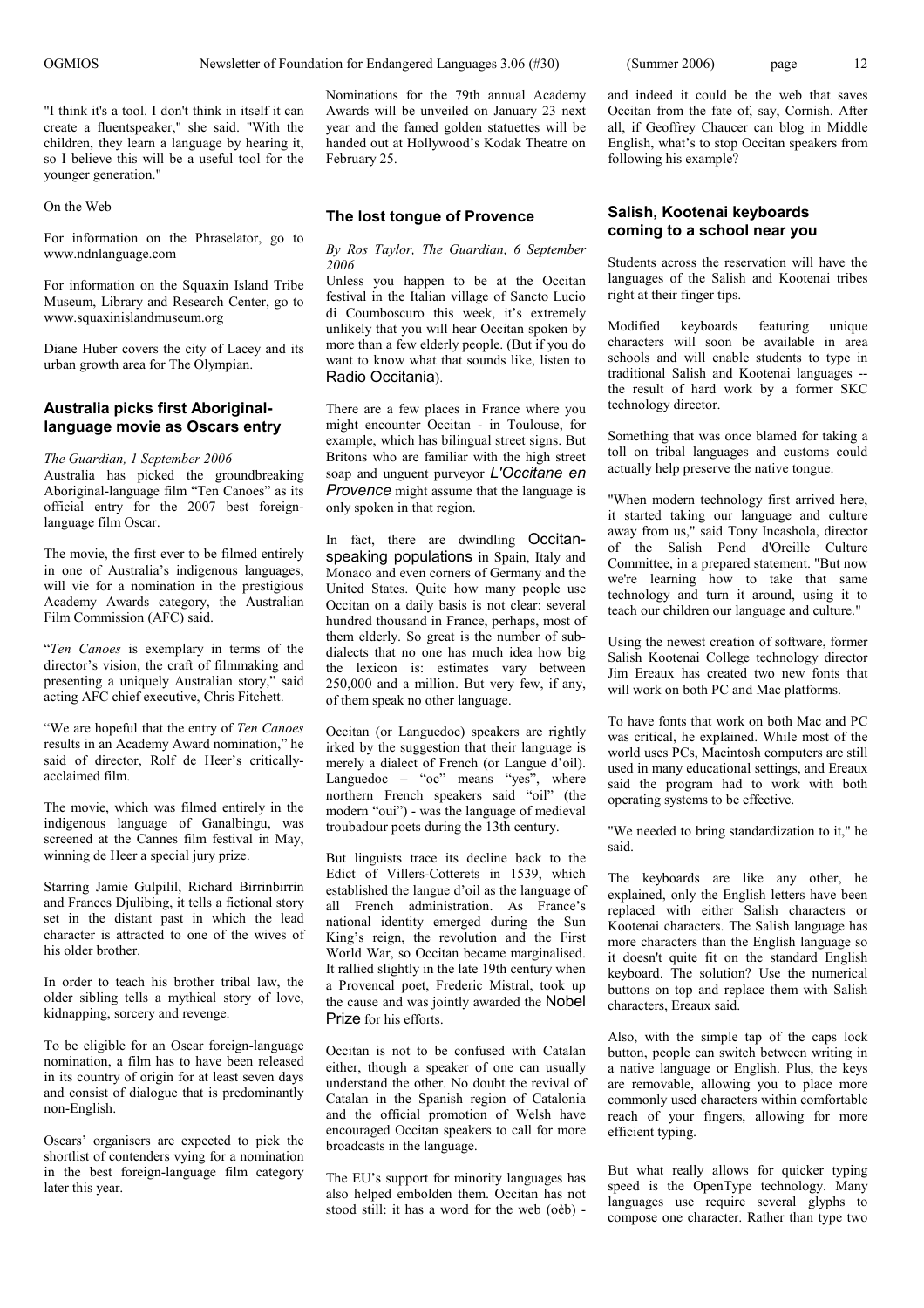or three glyphs per character, one key stroke is all it will take for the glyphs to be assembled automatically, he explained. (However, if you're accustomed to punching each glyph, you will still have that option.)

Because the project largely aims to educate students in Salish and Kootenai Languages, the new fonts also allow for use of teaching programs like crossword puzzles and software that creates teacher user plans.

Native language fonts are nothing new, he explained, but what makes this program unique is that it can spellcheck documents written in both tribal languages. It also has a find /replace feature, which is also a new option for programs of this kind.

The new fonts were created using two new technologies called Unicode and OpenType. Unicode is the global standard for multilanguage word processing and houses thousands of languages and is capable of supporting over one million possible characters.

The Salish and Kootenai Tribes have had access to a variety of computer fonts and applications in the past to produce publications and historical documents, but these programs are antiquated and becoming more and more obsolete as computer technology advances, Ereaux explained.

The Salish and Kootenai Culture Committees tapped Ereaux to help develop the new software last year. Since then, he estimates he has put in about 400 hours on the project. With the coordination of Culture Committees, several linguists and the typographic community on the Internet, the project was underway. Tony Incashola, Shirley Trahan and Thompson Smith provided guidance from the Salish Culture Committee while Vernon Finley and Dorothy Berney provided guidance from the Kootenai Culture Committee.

In April 2006, a grant was written through Salish Kootenai College, from both Blackfoot Telephone Cooperative and the Lower Flathead Valley Community Foundation to support the creation of customized keyboards for both languages. Both organizations donated nearly \$6,000 to the project.

The idea behind this new word processor is that it will be compatible with more advanced<br>systems The minimum operating minimum requirements are Windows XP and higher on the PC and OS 10.4 on the Macintosh.

"We knew there was this globalization with other processors and that is the direction we wanted to head," he said

#### **Alternative Eurovision Song Contest**

*Stockholm, 27 September 2006 Onno P.Falkena (www.eurolang.org)*

The lesser used language song contest Liet-Lavlut in Östersund is arousing a lot of interest from Swedish and international media. On Saturday the 14th of October Swedish P2 radio will broadcast the songcontest live from the Storsjöteater in Östersund. Sámiradio, Sisuradio and Radio Norrbotten are also involved in the live broadcast. The weekend will also feature the first ever Sámi 'joikopera'.

Listeners outside Sweden can follow the developments on P2 radio's live web stream, http://www.sr.se/p2/., it will be the first time that Liet will be broadcast live.

Swedish television SVT will film the songcontest and broadcast it later.

At least four of the participating artists will be accompanied by a TV-crew from their own country. Also, various other radio stations and newspaper journalists from across Europe have expressed their interest in the songcontest.

Liet-Lavlut started in 2002 in Fryslân, the Netherlands, as Liet Ynternasjonaal with the aim to promote the cultural, musical and linguistic diversity of Europe.

This year Liet-Lavlut moved to the Swedish part of Sápmi, because the Sámi won the last two editions of Liet Ynternasjonaal in Friesland. This makes the Sámi the 'most musical minority of Europe', according to Frisian newspaper Leeuwarder Courant. The first edition of Liet Ynternasjonaal was won by the Catalan group Pomada.

The organisation of Liet-Lavlut is proud of the programme for the fourth edition, it comprises some of the finest bands and singers the stateless nations of Europe have to offer. Out of 61 entries, the jury selected eleven new songs; in Basque, Friulian, Frisian, Gaelic, Galician, Manx, Meankiëli, Occitanian, Romani, Sámi and Votian. One thing is certain, never before have songs in all those languages be heard at the same music festival.

By gathering singers from minority language communities the organisation aims to promote cultural, linguistic and musical diversity to a large international audience.

In a few years Liet-Lavlut has become one of the most succesful events win terms of promoting minority languages to a large audience.

 $T$  following artists have been selected for  $\mathbf{f}$ 

#### Liet-Lavlut:

Arbe Garbe - A lively band from Friûl, in the north of Italy.

Anna Murray - One of Scotland's best Gaelic singers and pipers, from the Outer Hebrides.

Gari - A distinguished Basque singer, also a veteran from the Basque rock scene.

Johan Kitti and Sara Ellen Bähr - A very strong joik duo and this years winners of the Sámi Grand Prix in Kautokeino.

Jord - a Tornedalian folkband full of harmonies.

Karavan Familia - A lively Romani band from Hungary, creating new songs based upon the rich Romani tradition.

Liza - One of the most promising singers from Occitania.

Moot - Manx Gaelic drum and bass from the Isle of Man.

Narf - One of the finest troubadours of Galicia, with a touch of samba.

Raud Ants - Estonian folk metal band, who sing in Votian - a language with very few speakers in Ingria (now north west Russia).

Van Wieren - One of the best Frisian rock bands, the winners of the Frisian song contest at Liet 2005.

In various of the participating nations the selection of their singer has aroused a great deal of interest. This is particularly true in Estonia and Friesland. The Votian band Raud Ants will travel to Östersund with a bus full of fans and Estonian music lovers. The Frisians are sending 25 people among them the delegate for culture of the Frisian government, Bertus Mulder, and the councillor for culture of the Frisian capital of Ljouwert/Leeuwarden, Yvonne Bleize.

Music lovers are also in for a treat as the Storsjöteater in Ostersund hosts the worldpremiere of joikopera 'Skuvle Nelja'. During the weekend of Liet-Lavlut the joikopera will be performed five times. Joiking refers to traditional Sámi singing and this first joikopera in the history of music has been composed by Frode Fjellheim. He won Liet-Lavlut in 2003 with his band Transjoik. For 2006 he will be presiding over the contest's jury.

The winners are elected by votes from a jury from the eleven participating nations. The Swedish audience will be invited to vote by sms-message immediately after the concert. The international audience will be able to join the voting process on the internet. The procedure is explained on the Liet website,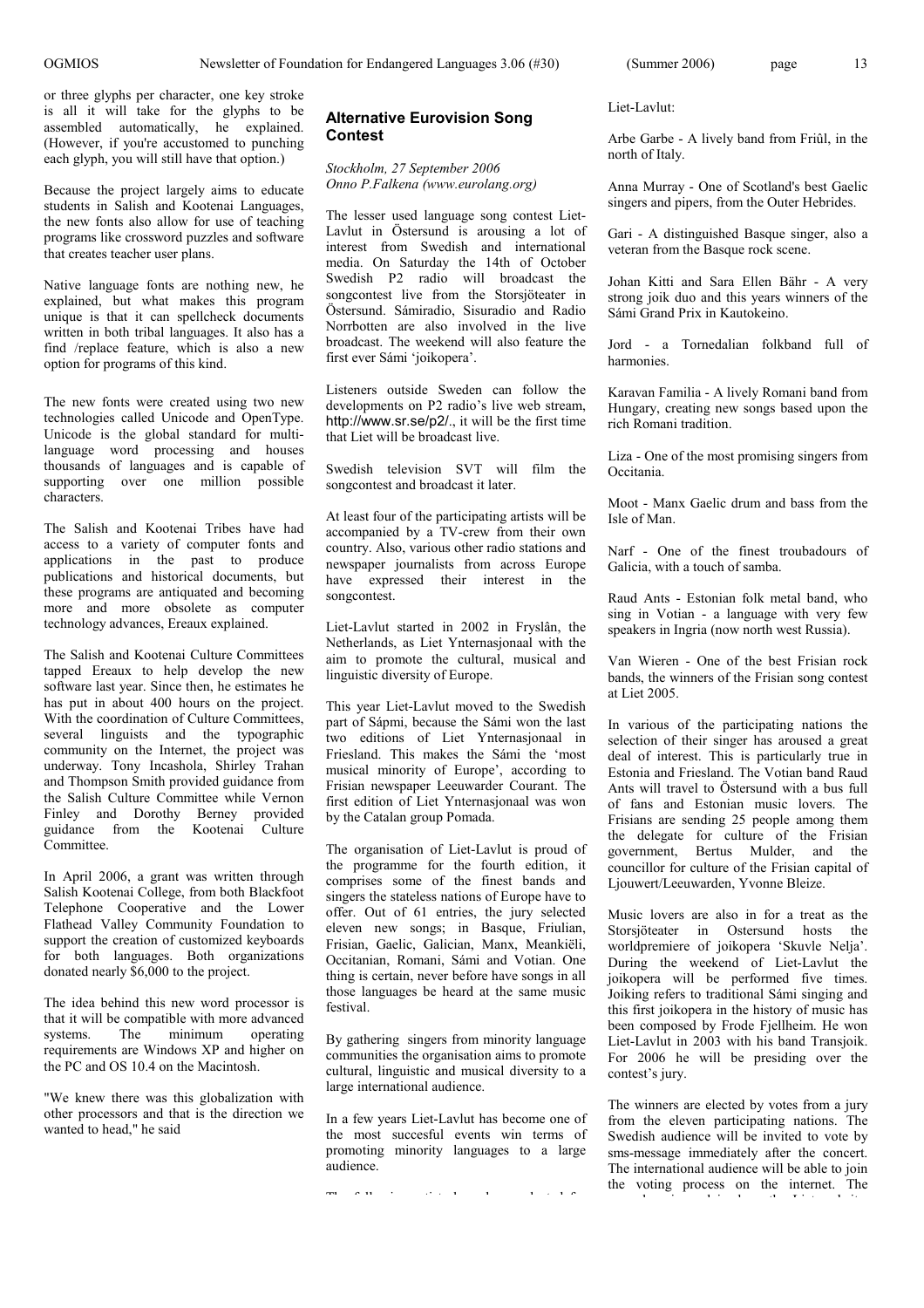#### www.liet.nl.

Liet-Lavlut in Östersund is organised by SWEBLUL, The Swedish Bureau for Lesser Used Languages, and Estrad Norr, with the support of the Liet Foundation in Friesland.

#### Websites:

| www.liet.nl    | (7) | languages) |
|----------------|-----|------------|
| www.sweblul.se |     |            |
| www.sr.se/p2/  |     |            |

#### **Breton: New school year marks small increase in numbers attending immersion and bilingual schools**

#### *Davyth Hicks, Brussels (www.eurolang.org)*

Ofis ar Brezhoneg, the Breton language office, report a small increase in the number of Breton immersion and bilingual schools at the start on the new school year, but the current trend means that, despite an increase in numbers by 6.5%, it will fall short of the Breton regional government target for 20,000 in bilingual and immersion education by 2010.

Ten new bilingual sites have opened, five by the public bilingual model (Diw Yezh) in Briec, Daoulas, Queven and Landerneau; three under the Catholic bilingual model (Dihun) Melrand, Plouarzel, Plouvron. And two with the immersion model (Diwan), Chapelle Neuve and Louannnec.

Altogether it marks a slight improvement on last year where nine new sites were opened with only a moderate increase in pupil numbers.

It is now possible to follow a bilingual education at 157 sites in Brittany in 114 communes, making up 8% of Brittany's communes. For this year the majority of the new sites, 6 out of 10, are in Penn ar Bed (Finistère) of which 4 are in the Brest area, where the number of pupils in bilingual education are the highest in absolute terms. In Landerne or Karaez areas around  $20 - 25%$ receive their education in bilingual and immersion schools.

All the new sites are in Western Brittany with no new openings in the East.

Currently there are 11,090 pupils in Breton bilingual/ immersion education, it marks a growth from last year's figures (10,407) of 683, a 6.5% increase.

All three models saw an increase : Diwan (immersion) has 2,943 pupils, Div Yezh (bilingual) 4,264 pupils, and Dihun (Catholic bilingual) 3,883 pupils.

The administrative Region Bretagne aims to have 20,000 schoolchildren in immersion and bilingual education by 2010 which, however, will need a 15% increase per year. This target is set in order to help replace the natural loss of older speakers.

The numbers of those in Breton bilingual/immersion education account for 2% of Brittany's total school going population. (Eurolang 2006)

Ofis ar Brezhoneg http://www.ofisbzh.org/index.php

#### **V Mercator International Symposium on Minority Languages "Linguistic Rights as a Matter of Social Inclusion"19 - 21 October 2006**

Institut d'Estudis Catalans (IEC), Barcelona

Organizer: Mercator-Legislation, CIEMEN (Barcelona, Catalonia) www.ciemen.org/mercator/simposis/2006 ML/index2006en.htm

#### **11th International Conference on Minority Languages (ICML 11), 5-6 July 2007**

Pécs, Hungary. Call for papers and further details http://www.nytud.hu/icml11/ICML\_call\_for \_papers.doc http://www.nytud.hu/icml11/ICML\_call\_for \_papers.pdf Conference website http://www.nytud.hu/icml11/

#### **Noongar, Native Title, Linguistic Evidence: A Small Celebration before the Night**

*Jane Simpson, 21 September 2006 From: Transient Languages and Cultures Blog*

The cause for celebration is Justice Murray Wilcox's finding that Noongar people have 'native title' to certain parts of the Perth Metropolitan area (*Federal Court (Bennell v State of Western Australia [2006] FCA 1243)*, Perth, 19 SEPTEMBER 2006).

The pursuit of native title (like the Snark) has cost heaps and caused much grief. But when native title is recognised, it's great, and when the value of linguistic evidence in determining it is recognised, this is also great. Wilcox's findings have lots of interesting things to say about Noongar language, what the claimants said, and the expert linguistic evidence provided by PARADISEC's Nick Thieberger.

Wilcox finds:

The evidence indicates that Noongar people have continued, since sovereignty, to occupy, use and enjoy those parts of the lands and waters of the claim area to which they have had legal access. It will, therefore, be appropriate to make a determination of a nonexclusive right (at least) to occupy, use and enjoy the claimed land and waters of the Perth Metropolitan Area (excluding all off-shore islands and waters below low-water mark). 'Native title' consists of a bundle of rights to land which are intended to translate in a way that makes sense to Australian law, the relationship between Indigenous Australians and the land. To have it recognised, groups of indigenous people have to apply to the Australian Courts and argue that they descend from the original owners of the claimed land, have a continuing attachment to that land, and have laws and traditions relating to land use that have been passed on from before the European invasion.

Language often plays a role in determining native title (HENDERSON, JOHN and NASH, DAVID (eds.) 2002. *Language in native title*. Native Title Research Series. Canberra: Aboriginal Studies Press). One reason is that nineteenth century word-lists often give some indication of what language was spoken in a place, and if the claimants still speak some of the language, this is an indication of their historical connection with that place. They can also suggest that a particular area was occupied by a single group, speaking one language. Linguistic evidence (including expert evidence from Frances Kofod) was important in the 'Miriuwung Gagerrong case' where claimants were found to have native title (*Western Australia and Ors v Ward and Ors* (2000) 170 ALR 159).

Two decisions relating to native title that many people found shocking involved groups who still speak Pitjantjatjara or Yankunytjatjara, and whose lands were only taken over by Europeans in the early twentieth century. Both groups had fine linguists offering expert testimony (Cliff Goddard and Peter Sutton). In the case of the Yulara decision, Justice Sackville found against the claimants, even though they had been found a few years earlier to have Aboriginal freehold title for the surrounding land (which requires similar evidence of ownership and traditional laws) (*Jango v Northern Territory* (No 4) (2004) 214 ALR 608. 23).

In the case of the De Rose Hill pastoral lease, Justice O'Loughlin found that the claimants did not have native title because they had left the pastoral lease 20 years ago, had only been back to hunt kangaroos, and had suffered a breakdown in tradition since they'd left. Justice O'Loughlin **said**:

The evidence showed [the owner of the pastoral lease JHS]...was mostly well disposed towards his Aboriginal workers and their families, but ...would not hesitate to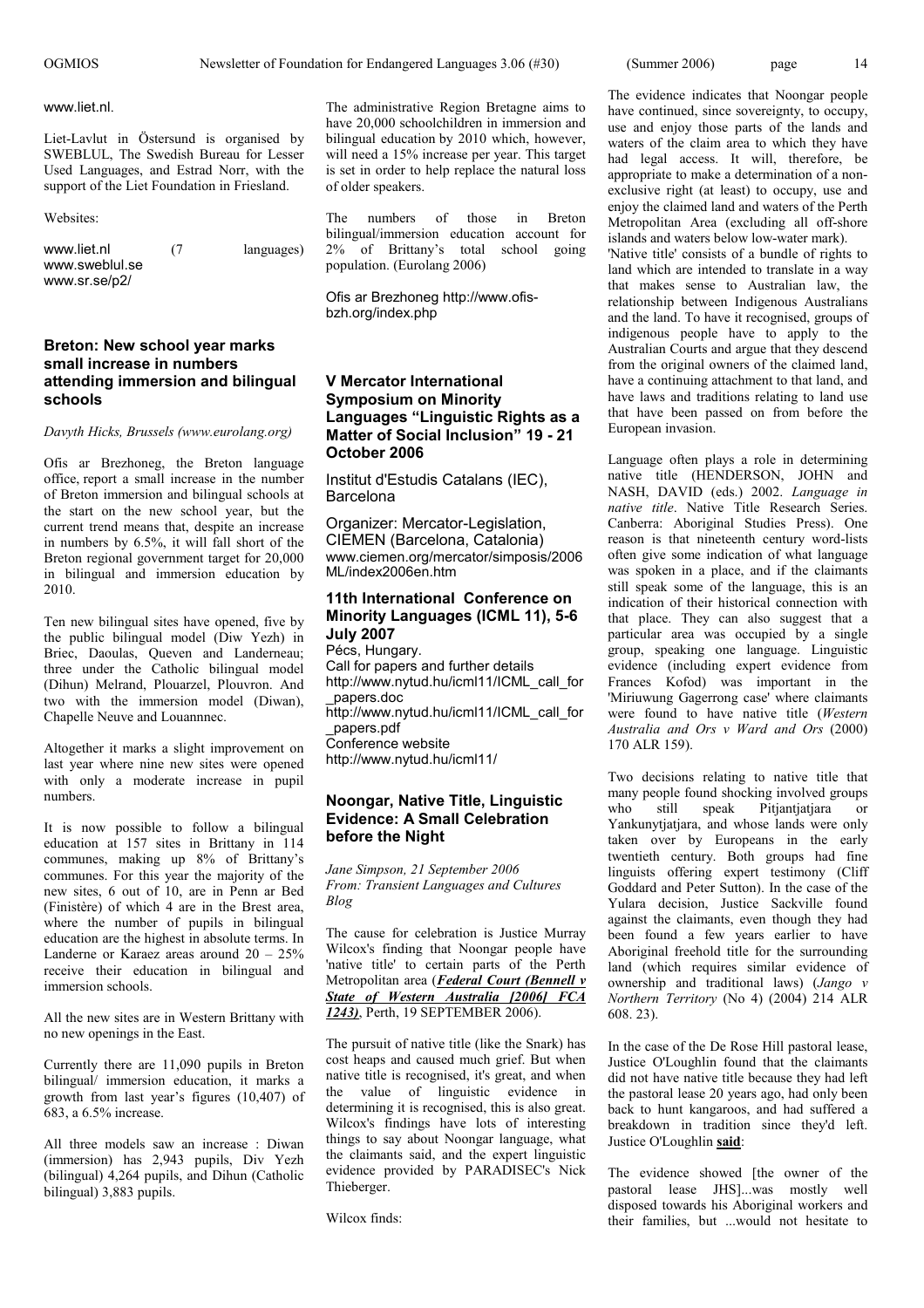physically assault people...He would not tolerate Aboriginal people who wished to visit friends and relatives...living on the station...[O]nly those who worked for him and their families were, in his assessment..., entitled to be on "his property"....[H]e would not hesitate to resort to the occasional use of firearms to make his point...Even allowing for his shooting of the [Aboriginal people's] dogs, his conduct was not such as to justify a claim from the resident Aboriginal people that he was the cause of them having to leave their land. (*De Rose v State of South Australia* [2002] FCA 1342)

(O'Loughlin's decision was modified **on appeal** in a Full Bench appeal decision of the Federal Court - one of the judges was Murray Wilcox. (*De Rose v State of South Australia* (No 2) [2005] FCAFC 110)

This was some of the background to Wilcox's decision in the Noongar case. If two groups who still spoke their language, carried on traditional ceremonial life, and lived in the remote parts of Australia couldn't prove native title, what hope did the Noongar have of claiming land in a boom-town city after two hundred years of occupation?

Well, Wilcox's judgment shows a great deal of refreshing common sense. Rather than complaining that every single claimant couldn't show unbroken genealogical descent to ancestors at the time of the invasion, he writes:

While the evidence does not permit me to make a positive finding in relation to the claim of any particular witness, it is highly unlikely that all the claims are wrong. After all, we know some thousands of Aborigines lived in the Perth Metropolitan Area at date of sovereignty. In the ordinary course, those people would now have hundreds of thousands of living descendants. Nineteenth century families (Aboriginal and non-Aboriginal) were usually large. There was a high rate of infant mortality and European settlement must have resulted in loss of Aboriginal lives and forced dispersal of Aborigines to other areas; but it seems most unlikely that the wider Noongar community contains no descendant of any of them.

#### Uncommon common sense!

Nick Thieberger provided linguistic evidence about the Noongar language, about the historical sources on the association of the language with the areas of land under claim, the Noongar dialects and the differences between Noongar and the neighbouring languages.

Wilcox summarises both the expert linguistic evidence and the claimants' comments on their language use and that of their parents, (which is interesting reading itself, as they talk about singing songs, about telling stories, about announcing oneself to the country, about word order, as well as the way language

developed in contact with English) . And here are Wilcox's conclusions:

As appears from the Aboriginal evidence I have summarised, the oral tradition of southwest Aborigines is that there is, and always has been, only one indigenous language in the south-west; that language is called 'Noongar' and is still spoken by many of them. [...] Dr Thieberger expressed a firm opinion that, in 1829, there existed a common language, although with dialectical differences, throughout the claim area. He expounded his reasons. Although Dr Thieberger was crossexamined at length, his opinion was neither challenged nor explicitly contradicted by other evidence. I thought him to be an impressive witness: knowledgeable, careful and fair. [...] I conclude that the evidence about language in the claim area provides significant, although not decisive, support for the Applicants' claim that, in 1829, there existed a single community throughout the claim area.

The last line of Wilcox's findings is also terrific:

In short, it would seem to be desirable for the parties to engage in some serious thought and discussion before any of them spends more money on legal action.

So what does our Prime Minister say? Does he congratulate the Noongar on having kept community and culture alive for 180 years since invasion? Does he indicate a desire to heed Wilcox's final remark? **No**. Here comes the dark night:

"My initial reaction is one of considerable concern," he said."I know that the judge has said that the grants of freehold and almost certainly leasehold will have extinguished native title claims. Many people will regard it as somewhat incongruous - there could still be some residual native title claim in a major settled metropolitan area. We will consider our own position in relation to an appeal."

5. Allied Societies and Activities

#### **ELDP Grants announcement**

Jean Tullett of ELDP has forwarded the following announcement for distribution:

The trustees of the Lisbet Rausing Charitable Fund invite applications for the 2006/2007 round of applications for research grants for the documentation of endangered languages. The Endangered Languages Documentation Programme is a component of the Hans Rausing Endangered Languages Project, administered by the School of Oriental and African Studies at the University of London. It offers up to one million pounds in grants each year for the documentation of

endangered languages in any location around the world. There are two main types of grants:

1. Large Grants for major documentation projects and post-doctoral fellowships. Closing date 5th August 2006.

2. Small Grants for pilot projects, PhD studentships and fieldtrips.

Closing date 9th January 2007.

For further information and application forms visit

www.hrelp.org/grants

6. Letters to the Editor

Would you like to fill this poignantly empty space?

7. Overheard on the Web

#### **Akaka Introduces Legislation to Perpetuate Native American Languages**

*http://akaka.senate.gov/public/index.cfm?Fus eActionfiltered=Speeches.Home&month=4&y ear=2006&release\_id=92* 27 April 2006

Mr. President, I rise today to introduce a bill that would amend the Native American Languages Act (NALA) that was enacted into law on October 30, 1990, to promote the rights and freedom of Native Americans to use, practice, and develop Native American languages. Since 1990, awareness and appreciation of Native languages has grown. Continued action and investment in the preservation of Native languages is needed. I am pleased to be joined by my colleague, Senator Daniel K. Inouye, as we seek to improve the cultural and educational opportunities available to Native Americans throughout our nation.

Historians and linguists estimate that there were more than 300 distinct Native languages at the time of first European contact with<br>North America. Today, there are Today, there are approximately 155 Native languages that remain and 87 percent of those languages have been classified as deteriorating or nearing extinction. Native communities across the country are being significantly impacted as individuals fluent in a Native language are passing away. These speakers are not only important in perpetuating the language itself, but also serve as repositories of invaluable knowledge pertaining to customs and traditions, as well as resource use and management.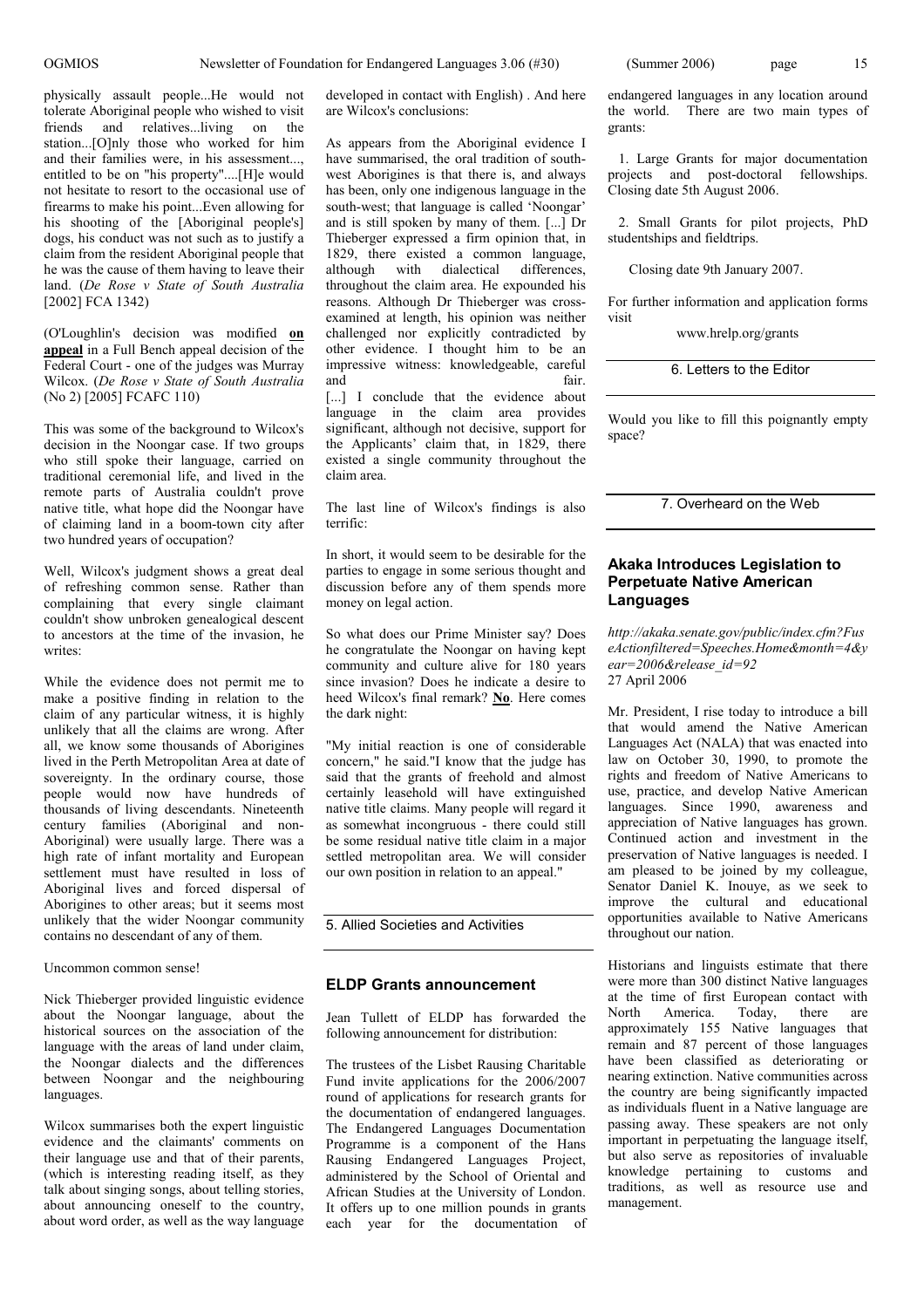The Native American Languages Act Amendments Act of 2006 would amend NALA to authorize the Secretary of Education to provide funds to establish Native American Language Nest and Survival School programs. Nest and Survival School programs are site-based education programs conducted through a Native American language. These programs have played an integral role in bringing together elders and youth to cultivate and perpetuate Native American languages. My bill would establish at least four demonstration programs in geographically diverse locations to provide assistance to Nest and Survival Schools and participate in a national study on the linguistic, cultural, and academic effects of Native American Language Nest and Survival Schools. Demonstration programs would be authorized to establish endowments for furthering activities related to the study and preservation of Native American languages and to use funds to provide for the rental, lease, purchase, construction, maintenance, and repair of facilities.

As Americans, it is our responsibility to perpetuate our Native languages that have shaped our collective identity and contributed to our history. For example, during World War II, the United States employed Native American Code Talkers who developed secret means of communication based on Native languages. The actions of the Code Talkers were critical to our winning the war and to saving numerous lives. My legislation would serve as another opportunity for our country to acknowledge and ensure that our future will be enhanced by the contributions of Native language and culture.

I urge my colleagues to join me in supporting this legislation to enhance the cultural and educational opportunities for Native Americans and Native American language speaking individuals.

#### **Language Retention Ignites Young Entrepreneurs Vision**

*http://www.wawatay.on.ca/index.php?module =pagesetter&func=viewpub&tid=5&pid=208*

A January 2004 paper by Indian Affairs and Heritage Canada explored the survival and maintenance of Aboriginal languages and concluded only three of about 50 languages were not in danger of being lost forever.

According to the paper, "From Generation to Generation: Survival and Maintenance of Canada's Aboriginal Languages within Families, Communities and Cities, "Cree, Ojibway and Inuktitut are the largest and most wide spread languages. And young entrepreneur Clayton R. Ogden, 26, originally from Mishkeegogamang wants to make sure that the numerous Ojibway and Oji-Cree dialects in northern Ontario stay strong.

Ogden is aiming to have each school in Treaty 3 and Nishnawbe Aski Nation outfitted with Anishinabe language materials for children; which will be "tailored made" to each community's dialect.

"I love business," the young entrepreneur explained of his pursuit. "Business is my life. But it's not just about business; it's about doing something for the people. I've always wanted to make a significant contribution to the Anishinabe people and I feel this is how."

Ogden spent three years at Confederation College in Thunder Bay studying business. After completing his education, he settled back in Grassy Narrows where he spent the bulk of his youth, and it was there during a teaching stint that Ogden first got the idea to develop Aboriginal language materials for schools.

"While I was working there, I noticed there were no materials and everyone kept talking about how bad they needed materials. So, I thought to myself, I'm going to produce the materials<sup>"</sup>

Inspired, Ogden began producing materials on his laptop. Six months later. Ogden had developed a wide variety of materials such as a selection of children's spelling books, flashcards and items for walls of classrooms.

Ogden hit his first hurdle when he tried selling his newly developed material to schools within Treaty 3.

"I tried selling the materials and found out that each school and community has their own dialect.

"This is where the first failure hurdle came in due to a lack of capital. This was extremely hard on the business and on me. "I then went back and redid my marketing plan and also found my new goal of offering each school the option of ordering materials, which are developed specifically for their children and developed with their very own dialects."

Operating under the name Oji-Cree Crow Incorporated, Ogden now will be sending out promotional packages to schools along with a word list for language teachers to type in their own dialects which will allow his business to custom develop every order.

"This is to ensure 100 per cent language accuracy for all who order," Ogden said. "It's a new concept, a way of giving the schools exactly what they want, so I am excited to see how schools respond."

Ogden often rises at dawn to work freelance jobs such as creating advertisements and brochures.

"I was up at 4:30 this morning and walked to work, and the money I make from here will go towards a promotional package. It's not

always the healthiest thing to do; yet I feel it's

a small sacrifice for a greater good."

Ogden hopes to one day see all First Nation schools in northwestern Ontario, Manitoba and northern Minnesota using his materials.

Ogden's plans have grown into more than just a business venture. Ogden can be reached by e-mail at c\_ogden24.at.hotmail.com

#### **Universities accused of killing African languages**

By Stephen Korir, Kenya Times

*http://www.timesnews.co.ke/22may06/schtime s/sch2.html*

UNIVERSITIES' obsession with foreign languages, as well as inadequate reference materials on African mother tongues has undermined the development of African languages.

The investment, use and promotion of international languages in tertiary institutions as well as the universities has been overemphasised at the expense of Africa's diverse mother tongues.

Schools, middle level training colleges and universities , particularly in East and Central Africa, have also contributed to the dismal performance by students in languages during examinations.

The practice has also limited a large proportion of learners to a few international languages by failing to mount courses in a wider scope of foreign languages.

These sentiments were expressed at a regional conference on language policy and education held recently at a city hotel.

Many publishers are said to shy away from printing mother tongue publications due to perceived limited readership, an issue that is compounded by urban societies averseness to their children speaking their first languages.

Universities and tertiary institutions, it was noted, have failed to pioneer centres for teaching and promotion of the use of Africa's multiple languages in the international fora. Maseno University which recently launched a faculty

of African language studies was hailed as the only one attempting to inculcate a culture of promoting african languages.

Participants at the Regional conference were consistent in their calls for the need to strengthen teaching of first languages' long neglected history hence joining the books of the least developed or rather less used in the process rendering them useless for many professionals.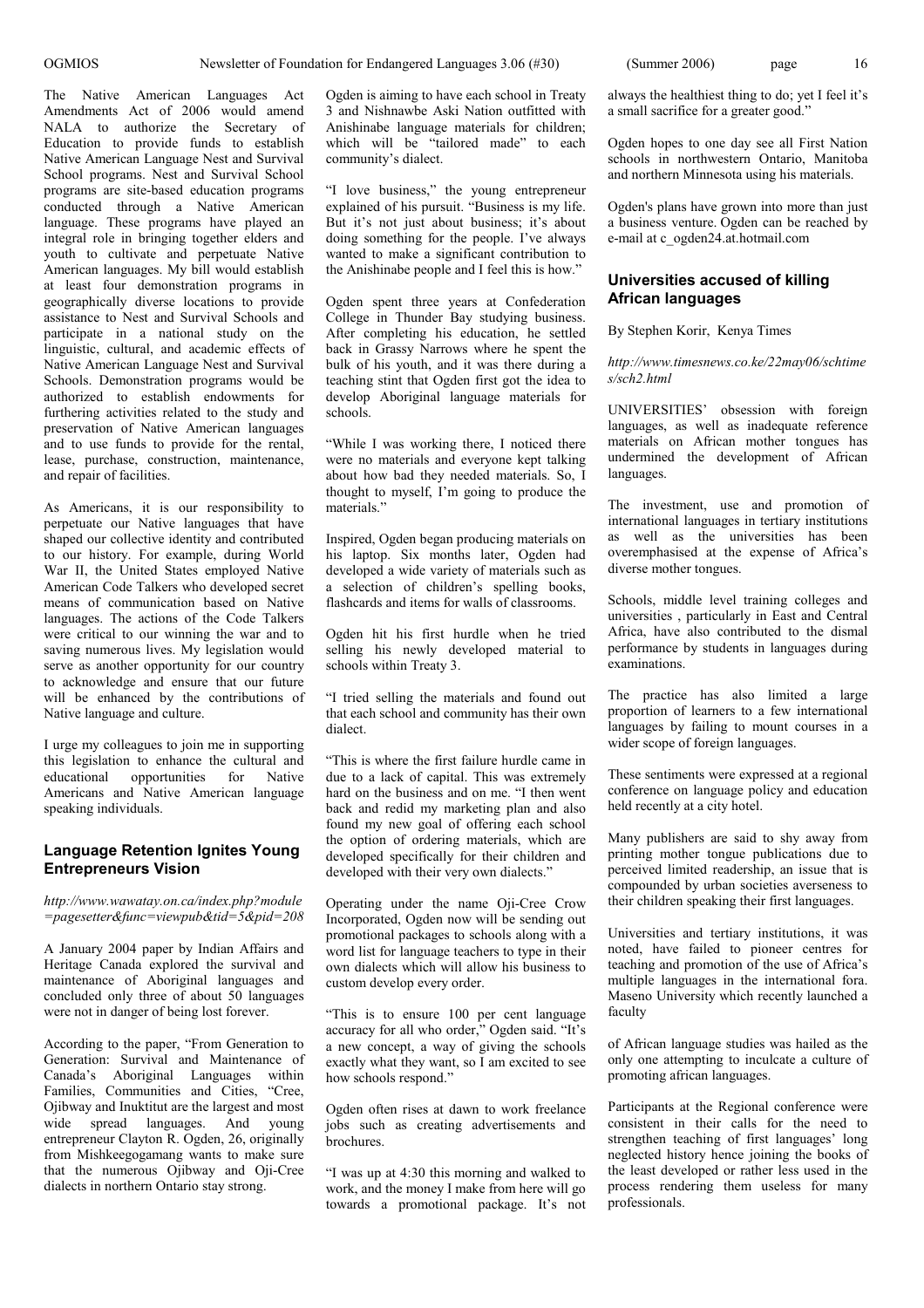The participants further stressed the need for nurturing more courses on foreign languages such as Italian, Chinese, Japanese and Spanish among other widely spoken languages of the developed countries to enable local people compete with their counterparts at the same level for the various opportunities in this era of globalization.

Mother tongue was seen as the appropriate medium of communication by the children at early stages of development and lower primary classes in particular as it was the only language they may express themselves in freely since thinking as a process is expressed through language and the more the

communication skills, the more likely that the child will be empowered to think and express opinions and experiences.

Use of mother tongue not only enables the children to start embracing their culture and values, but also facilitates smooth transition from home to school environment ensuring that child develops a sense of self confidence to participate freely in all activities.

Local languages should also no longer be seen as useless as they are also are also becoming resourceful owing to the outside world's growing interests in the fields of theology, history, singing and literature of the particular communities as explained by one of the speakers.

Those proficient in spoken and written versions of these languages can land jobs as translators, writers and even mass communications industry especially in this advent of vernacular stations.

The increasing rural to urban migration too provides another opportunity for those who have mastered first or mother tongue languages to utilise them for gain by way of tuition to the children whose parents feel they risk losing touch with their communities a programme pioneered by some parents in the city.

According to Education PS Prof. Karega Mutahi, the government is focused more on development of these languages through the production of quality learning materials. According to the PS all mother tongues are recognised as unique and with roles to play in the development and the adult life of the children.

He regretted that teachers handling mother tongue classes (1-3) did not benefit from any formal training in the teaching of such languages during their training adding that the situation was compounded the poor reading culture amongst pupils in upper primary classes, secondary and even teachers apathy to literature in mother tongue.

As a way forward, the conference resolved that publishing of reference materials on all the languages be encouraged and self study

reading culture be promoted amongst all learners was further felt that there is need for a

regional language policy on Kiswahili as one of the widely spoken languages in East and Central Africa.

Kenya's language policy on education stipulates that the particular catchment language be used as the medium of instruction at the Early Childhood Development Centre and the lower primary level . It is also recommended that English be taught during a pupil's formative stages so as to lay a sound foundation for pursuing future prospects in various spheres of life.

#### **Workshop Seeks Ways to Safeguard Endangered Nigerian Languages**

#### *http://allafrica.com/stories/200608140739.ht ml*

In a bid to preserve endangered Nigerian languages and other intangible oral cultural heritages from extinction, the National Council for Arts and Culture (NCAC) in collaboration with UNESCO, recently held a workshop on best practices to safeguard minority languages.

With over 300 different ethnic groups and languages, Nigeria is one of the richest countries in the world as far as culture is concerned. Each ethnic group is blessed with a unique language and cultural paraphernalia that can withstand the test of time.

But recent studies have shown that many of these languages in the country are either at the brink of extinction or already disappeared.

While the mystery surrounding the disappearances of some of these minor languages continue to remain elusive, NCAC in collaboration with UNESCO, organised a one-day workshop in Enugu to kick-start the move to preserve the languages.

Declaring the workshop open, the chief host, Governor Chimaroke Nnamani condemned what he called the institutional attack on the cultures and traditions of the venerable people of Africa.

The governor who spoke through his Commissioner for Culture and Tourism, Arch. Paul Nze blamed colonialism and other western induced developmental programmes such as globalization and African Growth and Opportunity Act (AGOA) as partly responsible for the destruction of African values.

His words; "the institutionalisation of English as a means of communication by the colonial masters and its adoption as instructive tool has continued to decimate the indigenous languages of our people." Addressing the

participants, the Chief Executive of the NCAC, Mr M. Maidugu said Nigeria is confronted by the ugly effect of alien cultures to the extent that some Nigerians could not speak their languages.

He said: "Worse still, Nigerian authors in indigenous languages are daily abandoning such crafts and calling to embrace the highly patronised English language texts."

In his goodwill message, the Country Representative of UNESCO/ECOWAS, Mr. Hubert Charles said the theme of cultural preservation has been in the front burner of his agency which he said has led to the identifications of two World Heritage sites in the Nigeria.

Participants in the workshop were of the view that unless there is a combine efforts to address the phenomenon, more languages are on the brink of extinction.

Four papers were presented by the resource parsons. In one of the papers, the presenter, Dr Andrew Haruna of the University of Maiduguri revealed that about 15 languages have so far disappeared from the Trans-Saharan region of the North while 30 are on the brink of extinction with very handful good speakers left in existence, mostly old people.

The workshop resolved that in order to reverse the ugly trend, oral and intangible cultural heritage must be promoted and safeguarded by relevant government and nongovernmental agencies.

It called for the establishment of publishing houses that cater for the minority languages as the long term benefits are unqualifiedly while the existing publishing houses should be encouraged to publish text books in one or two minor languages.

Participants agreed that language specialists and the local communities should cooperate in language preservation especially in the face of electronic age challenges and the threat of globalisation. Also, that universities should be challenged to take practical steps to encourage students of languages and linguistics to work on their indigenous languages.

A reward system aimed at encouraging the continuous use and development of endangered languages should be instituted at community and state levels.

Policy makers should put into action the National Policy on Education that a child be taught in his or her mother tongue while the wider lingua franca should be taught at the kindergarten and primary schools as languages courses.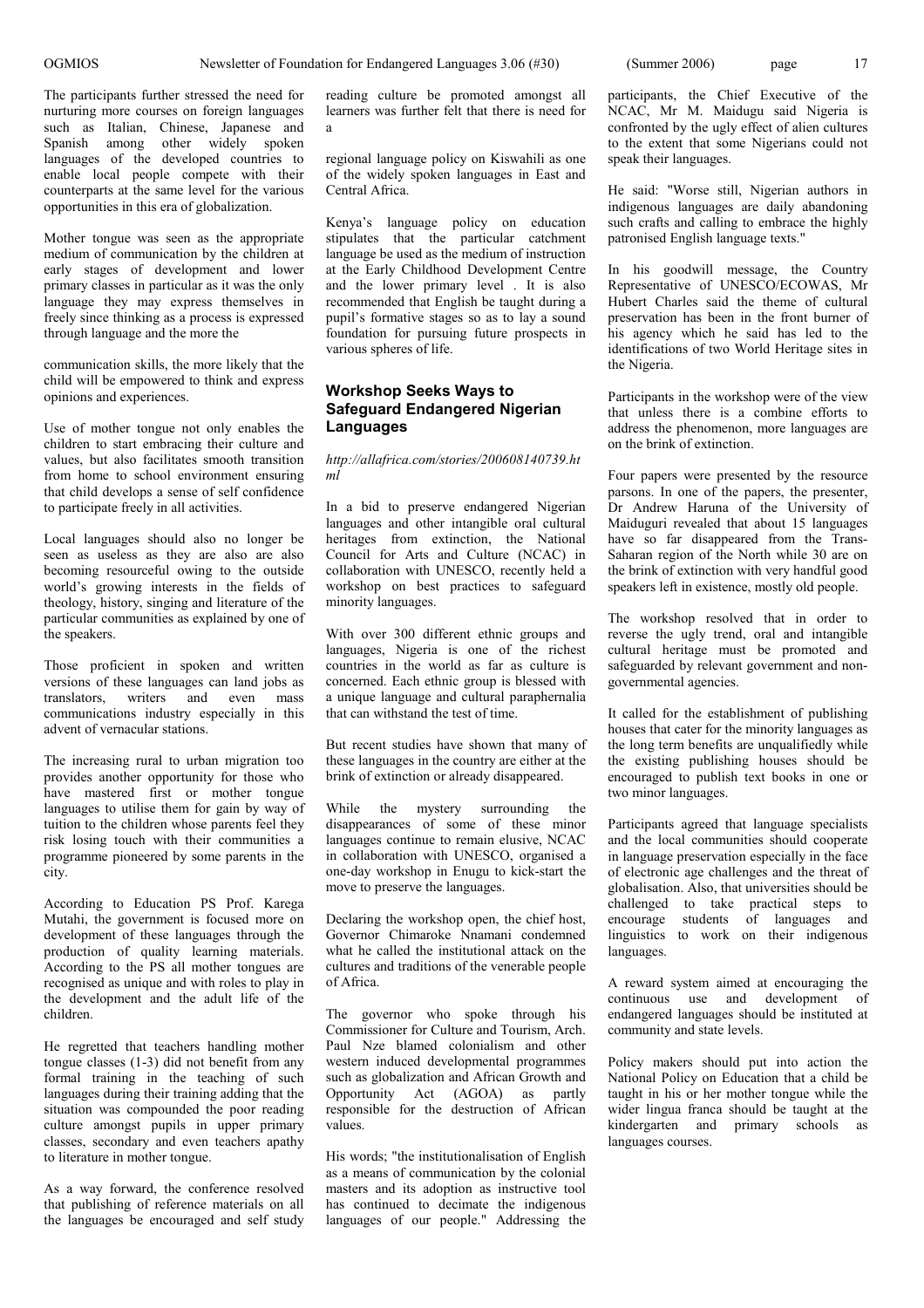#### http://www.gse.upenn.edu/cue/forum.php

8. Places to Go - On the Net and in the

World

#### **Peruvian Congress Website entirely in the Quechua language**

To see the website, go to: http://www.congreso.gob.pe/qu/index.asp Submitted by Serafín M. Coronel-Molina Department of Spanish & Portuguese Languages and Cultures 401 East Pyne Building Princeton University Princeton, NJ 08544 *http://spo.princeton.edu/*

#### **AILA Language Policy Research Network**

AILA has now approved the establishment of a Research Network on Language Policy. Its website is

http://www.lpren.org/

The network also hosts a mailing list. For information, visit:

http://groups.google.com/group/LPREN

#### **Symposium in Honor of Joshua A. Fishman's Eightieth Birthday**

Joshua A. Fishman's eightieth birthday will be celebrated at the University of Pennsylvania on Sunday, September 10, 2006 with a one-day symposium honoring his pioneering contributions to the study of language and society.

In addition to a keynote by Professor Nkonko Kamwangamalu of Howard University on language policy and practice in post-apartheid South Africa, and a special presentation to Fishman on behalf of Maori people by three Maori representatives, speakers include sociolinguistic greats of Fishman's generation –Dell Hymes, Courtney Cazden, and William Labov, as well as a distinguished intergenerational panel composed of Shirley Brice Heath, John Baugh, and Kendall King, and a second panel of newly emerging scholars. Scholars from all over the world have already registered to join this celebration of a visionary and inspiring leader.

For more information about the symposium, including how to register and how to submit congratulatory greetings and narratives, visit

http://ccat.sas.upenn.edu/plc/clpp/fishman80/

#### **28th Annual Ethnography in Education Research Forum**

In most parts of the world attempts to homogenize education must compete with ever-expanding cultural and linguistic diversity. Standardized educational goals and assessments are becoming dominant as school systems seek to prepare students to participate in broad national and international markets. Yet students and teachers also live their lives in rich and vibrant local communities, which do not conform to standardized knowledges and practices. The 28th Ethnography in Education Research Forum seeks to explore directions for education in these trying times. What are the implications of educational standardization for the value of local knowledges in education? How can ethnographers put local knowledges and practices back on national and international agendas?

The Ethnography in Education Research Forum invites papers that explore these issues by ethnographically documenting grassroots responses to varying levels of educational<br>policy, describing teacher-researcher teacher-researcher collaboration in the development of equitable educational practices, making theoretical and methodological connections between the study of societal level phenomena and local processes, bringing to light covert responses to overt policy decisions, and critically examining relationships between academic and public interests.

#### **E-MELD School of Best Practices in Digital Language Documentation**

http://linguistlist.org/emeld/school/index.html

This site promotes best practices in digitizing language data. Computer programs commonly used in field research, such as word processors and spreadsheets, produce files that are often unreadable after only a few years. Physical media like cassette tapes deteriorate even when carefully stored. This site suggests how you might collect, convert and store your data in robust digital formats.

#### **Native Languages of the Americas: Preserving and promoting American Indian languages**

http://www.native-languages.org/

This is a compendium of online materials about more than 800 indigenous languages of the Western Hemisphere and the people that speak them.

#### **The Native American Language Center at the University of California, Davis**

http://nas.ucdavis.edu/NALC/home.html

The Center has a dual function: to encourage linguistic research on American Indian languages, and to foster the intergenerational transfer of language knowledge in Native American communities. The overall aim of the Center is to develop a sustained and productive relationship between American Indian linguistic scholarship and the needs and aspirations of Native American people.<br>The Center encourages the active The Center encourages participation of scholars and students, both native and non-native, in the task of language preservation and revitalization, while also providing the resources and support for the training of a new and engaged generation of linguists.

#### **Virtual Livonia**

Uldis Balodis, a Latvian linguist working in the USA, has for many years now been running a highly informative web-site dedicated to the highly endangered Livonian language, formerly spoken by a community of fisherfolk on the coast of Kurzeme in western Latvia. The language is now in imminent danger of being the next European language to perish, with only a handful of firstlanguage speakers left. But intensive revival efforts are under way, as documented on his site

http://homepage.mac.com/uldis/livoni a/livonia.html

9. Forthcoming Meetings

#### **Pearl Beach Papuanists' workshop: 27-29Oct 2006**

Now calling for papers and for registration of participants.

The Linguistics Department at Sydney University is organising a workshop for Papuanists to be held at the Crommelin Field Station, Pearl Beach

(http://www.bio.usyd.edu.au/SOBS/RESEAR CH/FACILITY/Cromm.html) from Friday 27 October to Sunday 29 October.

Anyone who has an interest in Papuan languages and linguistics is invited to come and present a paper or just to listen to other people's papers and join in the discussion. Papers should be 20 or 40 minutes long and on a topic related to Papuan languages or linguistics.

Space is limited to 35 people, so you should register as soon as possible. Costs for the workshop will be minimal - around \$35 for all meals over the weekend and \$15 per night for accommodation at Crommelin (or you can organise your own accommodation).

For more information, go to http://www.arts.usyd.edu.au/departs/linguistic s/ling/papuan\_2006.html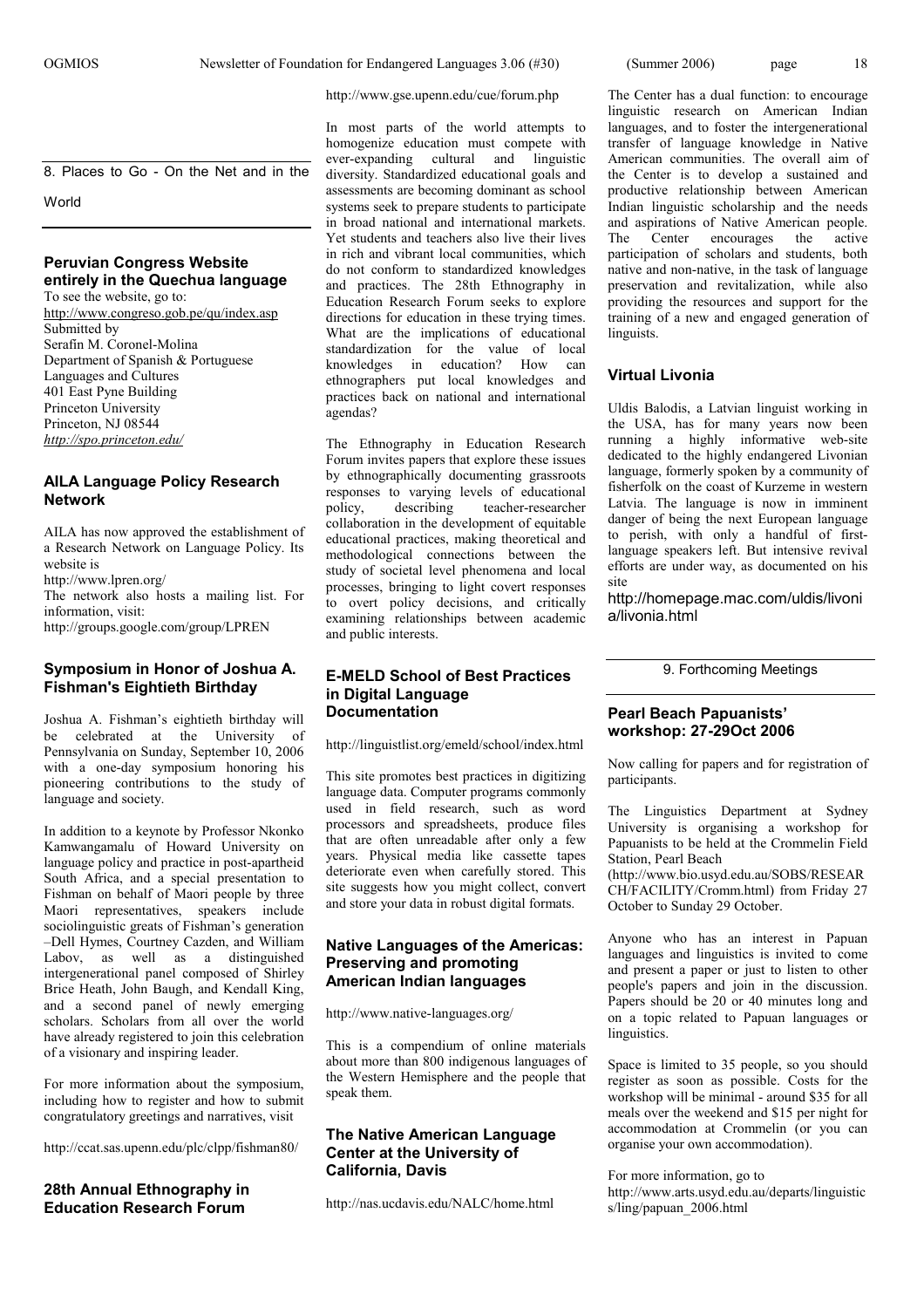To submit a title and abstract for a paper or to register, e-mail James McElvenny, jmc at student.usyd.edu.au

#### **Linguapax symposium, Tokyo, 7 Oct 2006**

We are pleased to announce that Linguapax Asia will hold the 3rd International Symposium at the University of Tokyo (Komaba Campus) on 7 October 2006 (Saturday). For details, please visit the following website:

http://www.Linguapax-Asia.org Tasaku Tsunoda, Linguapax Asia

#### **European Charter for Regional or Minority Languages, 20-21 Nov 2006 in Swansea, Wales**

We would like to announce that the School of Law/ University of Swansea in Wales is hosting an international conference on this topic in joint co-operation with the Secretariat of the Council of Europe's European Charter for Regional or Minority Languages and the Welsh Language Board.

We are honoured to have Mr Fernand de Varennes, Mr Jean-Marie Woehrling and Mr Robert Dunbar as our keynote speakers. For more detailed information, please contact Mr Gwyn Parry (R.G.Parry at swansea.ac.uk)

Simone Klinge, Council of Europe /Secretariat of the European Charter for Regional or Minority Languages, Strasbourg

#### **Mercator International Symposium on Minority Languages**

"Linguistic Rights as a Matter of Social Inclusion" 19 - 21 October 2006 Institut d'Estudis Catalans (IEC), Barcelona Organizer: Mercator-Legislation, CIEMEN (Barcelona, Catalonia) www.ciemen.org/mercator/simposis/2006ML/ index2006en.htm

#### **11th International Conference on Minority Languages (ICML 11), 5-6 July 2007, Pécs, Hungary.**

Call for papers and further details http://www.nytud.hu/icml11/ICML\_call\_for \_papers.doc http://www.nytud.hu/icml11/ICML\_call\_for \_papers.pdf Conference website

http://www.nytud.hu/icml11/

10. Recent Publications

**Anvita Abbi: Endangered Languages of the Andaman Islands**

Series Title: LINCOM Studies in Asian Linguistics 64

Anvita Abbi's book on the Andamanese  $lanquages - the fifth language family of India$ –has just appeared. Professor Abbi is at the Center of Linguistics and English at Jawaharlal Nehru University.

This is a book on the languages of one of the world's most endangered and ancient linguistic groups - the Andamanese. Andamanese, a language isolate, is considered the fifth language family of India. Based on fieldwork conducted in the impregnable jungles of the Andaman Islands, the author brings out a comparative linguistic sketch of Great Andamanese, Jarawa, and Onge. The book provides the first detailed description of phonology, word formation processes, morphophonemic processes, lexicon containing words from various semantic fields, and syntax of the three languages.

Similarities and differences between Great Andamanese, Jarawa and Onge are discussed to suggest possible genealogical affiliations and language contact. In addition, the book contains information on the nature of the field work pursued by the author, as well visual materials, which help contextualize the different tribes and their languages, in terms of civilization and environment. This is very relevant in the context of Tsunami-havoc that led to dislocation of some of the Andamanese tribes.

The CD-ROM contains sound files, which help to provide more detailed phonetic and prosodic information as well as phonetic variation among the speakers of the dying and 'mixed' language such as Great Andamanese. This is an important book as the speakers of these languages [8 Great Andamanese, 250 Jarawa, and 94 Onge] represent the last survivors of the pre-Neolithic population of the Southeast Asia. Latest research by geneticists (Science 2005) indicates that the Andamanese tribes are the remnants of the first migration from Africa that took place 70,000 years before the present. These languages are highly endangered, especially Great Andamanese, of which not more than 6- 8 speakers are left. Even these few speakers have stopped speaking the language amongst themselves. Very little work on these languages has been carried out so far. While a cross-linguistic study in the present book has generated a good description of typological similarities and differences among languages, the comparative study of the lexicon and word formation processes draw the reader's attention to the genetic similarity between Onge and Jarawa.

As Andamanese data have been analyzed against the parameters provided by the most current theoretical research in linguistic typology, the linguistic data and its analysis reported in the current book are of utmost importance theoretically, typologically, and historically.

The accompanying CD-ROM exposes, for the first time, the sounds and pictures of the tribes in their natural surroundings that may serve as a rare audiovisual treat to the users of the book. Some important sociohistorical events, which happened to take place during the author's field trip, are also included in the CD, providing an indispensable insight into the lives and culture of these ancient peoples. Each grammatical sketch is complete in itself as it deals with all the aspects of grammar from sound system to syntax to a large inventory of lexical items and sociolinguistics. The current book is rich in visual representation. It has thirty one tables and figures, seven maps and substantial number of photographs of tribes taken in their natural surroundings.

Because of the unique and rare nature of the data the book is launched with a CD-ROM containing pictures, first-hand raw linguistic data, sound files of songs and narrations, short video clippings shot in the local habitat. For more information, please see www.lincom-europa.com.

Publication Year: 2006<br>Publisher: Lincom Publisher: Lincom GmbH <http://www.lincom.at/> Linguistic Field(s): General Linguistics Subject Language(s): Jarawa Format: Paperback ISBN 3895868663 Pages: 175 Price: Europe €64.00 USA \$78.08 UK £44.89